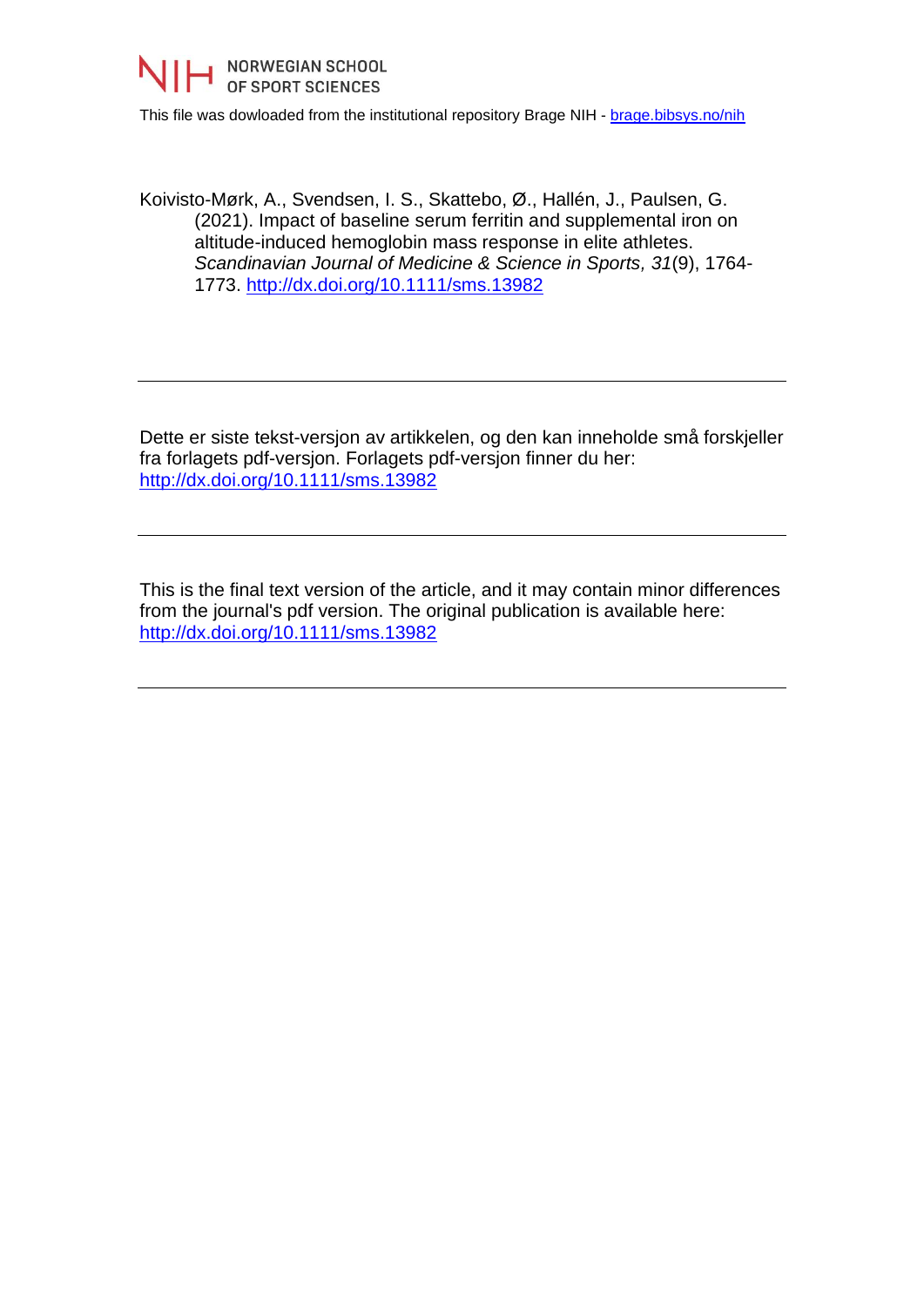# **Impact of baseline serum ferritin and supplemental iron on altitude-**

# **induced hemoglobin mass response in elite athletes**

Koivisto-Mørk AE<sup>1</sup>, Svendsen IS<sup>1</sup>, Skattebo Ø<sup>2</sup>, Hallén J<sup>2</sup>, Paulsen G<sup>1, 2</sup> <sup>1</sup>Norwegian Olympic Sports Centre, Norwegian Olympic and Paralympic Committee and Confederation of Sports, Oslo, Norway; <sup>2</sup>Department of Physical Performance, Norwegian School of Sport Sciences, Oslo, Norway Abstract word count: 249 Text word count: 4295 Tables: 3 Figures: 2 Supplemental table: 1 Correspondence: anu@olympiatoppen.no, Telephone: +47 41900391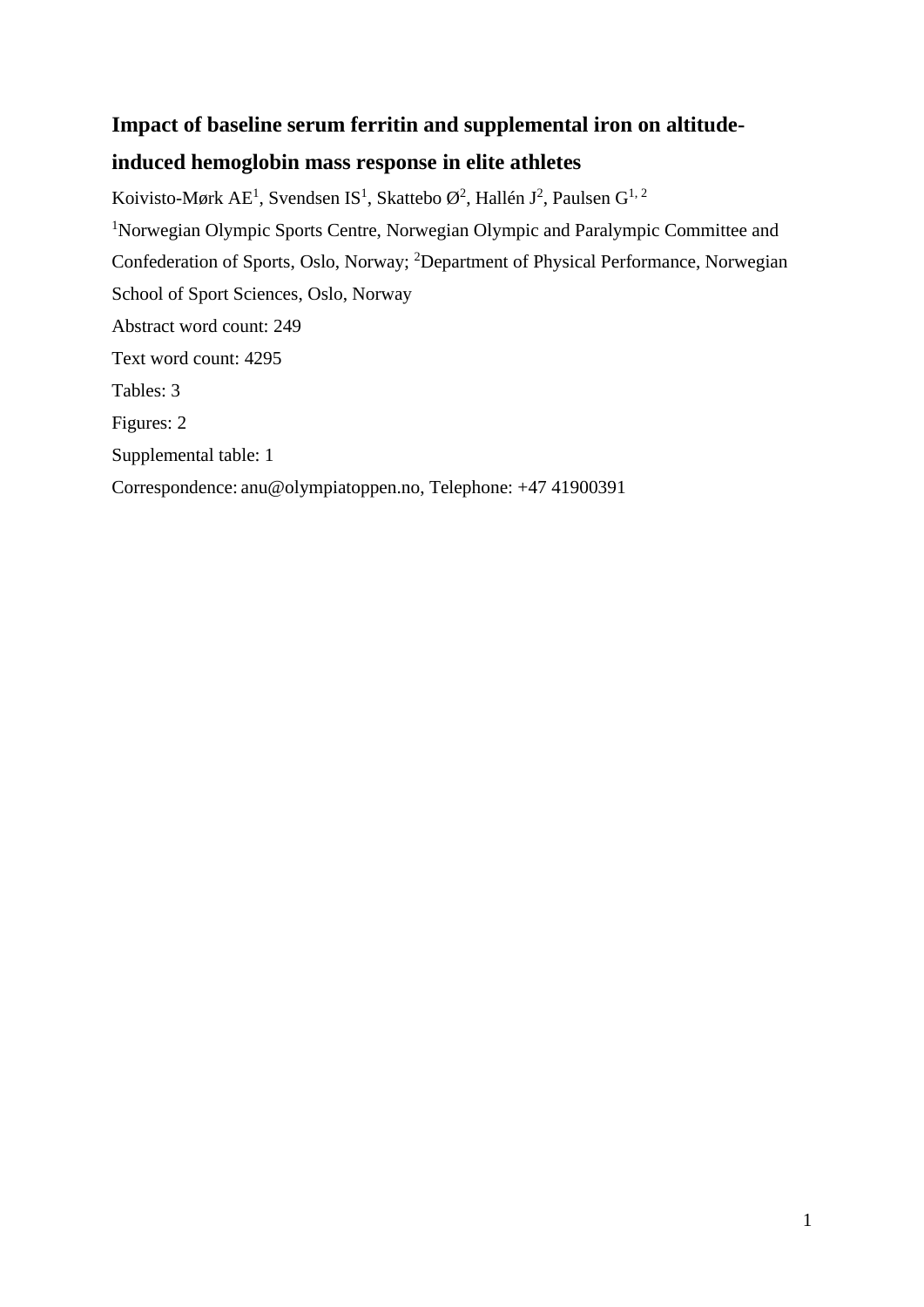## **Abstract**

The present study explored the impact of pre-altitude serum (s)-ferritin and iron supplementation on changes in hemoglobin mass (ΔHbmass) following altitude training. Measures of Hbmass and s-ferritin from 107 altitude sojourns (9-28 days at 1800-2500 m) with world-class endurance athletes (males n=41, females n=25) were analyzed together with iron supplementation and self-reported illness. Altitude sojourns with a hypoxic dose [median (range)] of 1169 (912) km·hrs increased Hbmass (mean  $\pm$  SD) 36  $\pm$  38 g (3.7  $\pm$  3.7%, p<0.001) and decreased s-ferritin -11 (190)  $\mu$ g·L<sup>-1</sup> (p=0.001). Iron supplements [27 (191) mg·day<sup>-1</sup>] were used at 45 sojourns (42%), while only 11 sojourns (10%) were commenced with s-ferritin <35  $\mu$ g/L. Hbmass increased by 4.6 ± 3.7%, 3.4 ± 3.3%, 4.2 ± 4.3% and 2.9 ± 3.4% with pre-altitude s-ferritin  $\leq$ 35 µg·L<sup>-1</sup>, 36-50 µg·L<sup>-1</sup>, 51-100 µg·L<sup>-1</sup> and >100 µg·L<sup>-1</sup>, respectively, with no group difference (p=0.400). Hbmass increased by  $4.1 \pm 3.9\%$ ,  $3.0 \pm 3.0\%$  and  $3.7 \pm 4.7\%$  without,  $\leq$ 50 mg·day<sup>-1</sup> or >50 mg·day<sup>-1</sup> supplemental iron, respectively (p=0.399). Linear mixed model analysis revealed no interaction between pre-altitude s-ferritin and iron supplementation on ΔHbmass (p=0.906). However, each 100 km·hrs increase in hypoxic dose augmented ΔHbmass by an additional 0.4% (95% CI: 0.1-0.7%; p=0.012), while each 1  $g \cdot kg^{-1}$  higher pre-altitude Hbmass reduced ΔHbmass by -1% (-1.6 to -0.5; p<0.001), and illness lowered ΔHbmass by - 5.7% (-8.3 to -3.1%;  $p<0.001$ ).

In conclusion, pre-altitude s-ferritin or iron supplementation were not related to the altitudeinduced increase in Hbmass (3.7%) in world-class endurance athletes with clinically normal iron stores.

**Key words:** hypobaric hypoxia, erythropoiesis, hemoglobin mass, iron, ferritin cut-off, elite athletes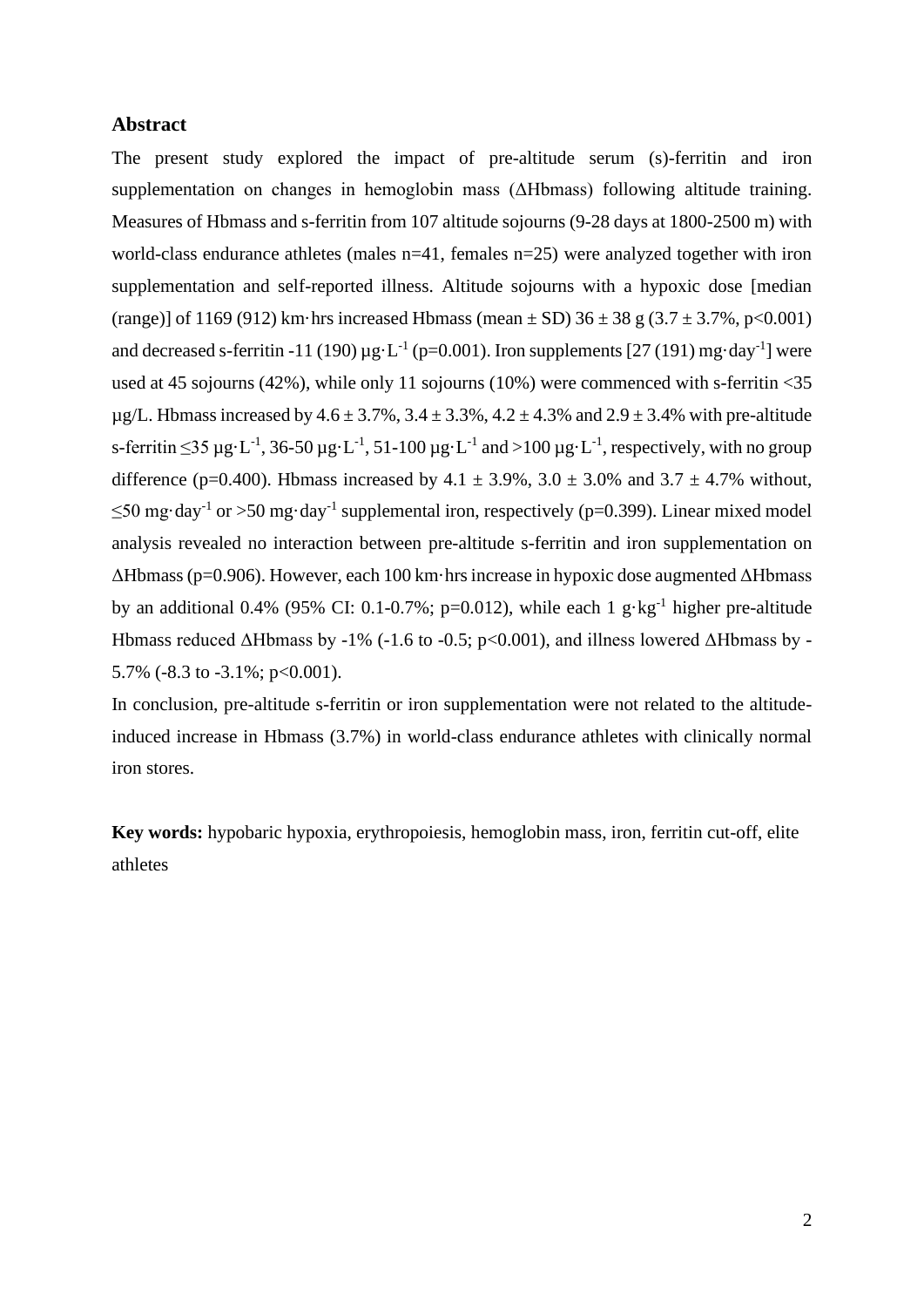## **Introduction**

Periodic training at moderate altitude is commonly practiced by endurance athletes to enhance hemoglobin mass (Hbmass), and thereby improve the oxygen-carrying capacity of the blood, either in preparation for competitions at altitude and/or to improve endurance performance at sea level<sup>1</sup>. However, Hbmass responses to altitude training are notoriously heterogeneous, as some athletes demonstrate large effects while others have none  $2$ . Among several factors, adequate iron availability appears necessary for a beneficial Hbmass response<sup>3</sup>.

The hypoxia-induced increase in erythropoiesis augments the iron demand, since each gram of hemoglobin (Hb) contains  $\sim$ 3.4 mg of iron  $4$ . Iron demand seems to increase three- to fivefold at altitude  $5$ . This additional iron can be drawn from the body's iron stores (s-ferritin) or obtained from dietary iron or iron supplements, or a combination of these. Iron injections, although highly efficient for rapid improvements in iron status <sup>6</sup> or in the presence of illness in the gastrointestinal tract<sup>7</sup>, do not seem to be superior to oral iron supplements to support altitude-induced increase in Hbmass  $\delta$ , and are not usually recommended for athletes due to general "no needle" policy in many international sports federations.

A typical increase in total Hbmass of 30-50 g following a successful altitude sojourn  $9$ theoretically requires 100-170 mg additional iron. If dietary iron was the only iron source for the enhanced Hb production, this would require 30-51 mg iron from mixed dietary sources [14- 18% iron bioavailability  $10$ ] daily during a three-week altitude sojourn. This is higher than the usual iron intake of endurance athletes  $[12-20$  mg iron per day  $11$ ], suggesting that iron supplementation at altitude is warranted. However, iron absorption at altitude is enhanced via a reduction in the major iron regulatory peptide, hepcidin  $^{12}$ . Indeed, iron absorption in hypoxia seems to be three times higher than in normoxia, at least in rodents  $13$ . Furthermore, athletes appear to increase their dietary iron intake at altitude, but they only manage to cover approximately half of the calculated iron demand <sup>14</sup>. Consequently, iron stores and internal iron recirculation most likely also contribute to the bone marrow requirements for erythropoiesis, as demonstrated by a reduced s-ferritin following altitude exposure <sup>15,16</sup>. Yet, the relative contribution of iron from different origins (s-ferritin vs dietary iron vs supplements) during accelerated erythropoiesis is unknown. Some authors have suggested that the incorporation of iron to the erythrocytes might be more efficient from iron supplements than stored iron  $17$ , while others speculate that the iron kinetics is quicker from stored iron, which does not need to traverse the intestine first  $18$ .

Furthermore, the cut-off value for pre-altitude s-ferritin for when iron supplementation should be recommended and which supplementation strategy is most efficient are still unclear 3,19.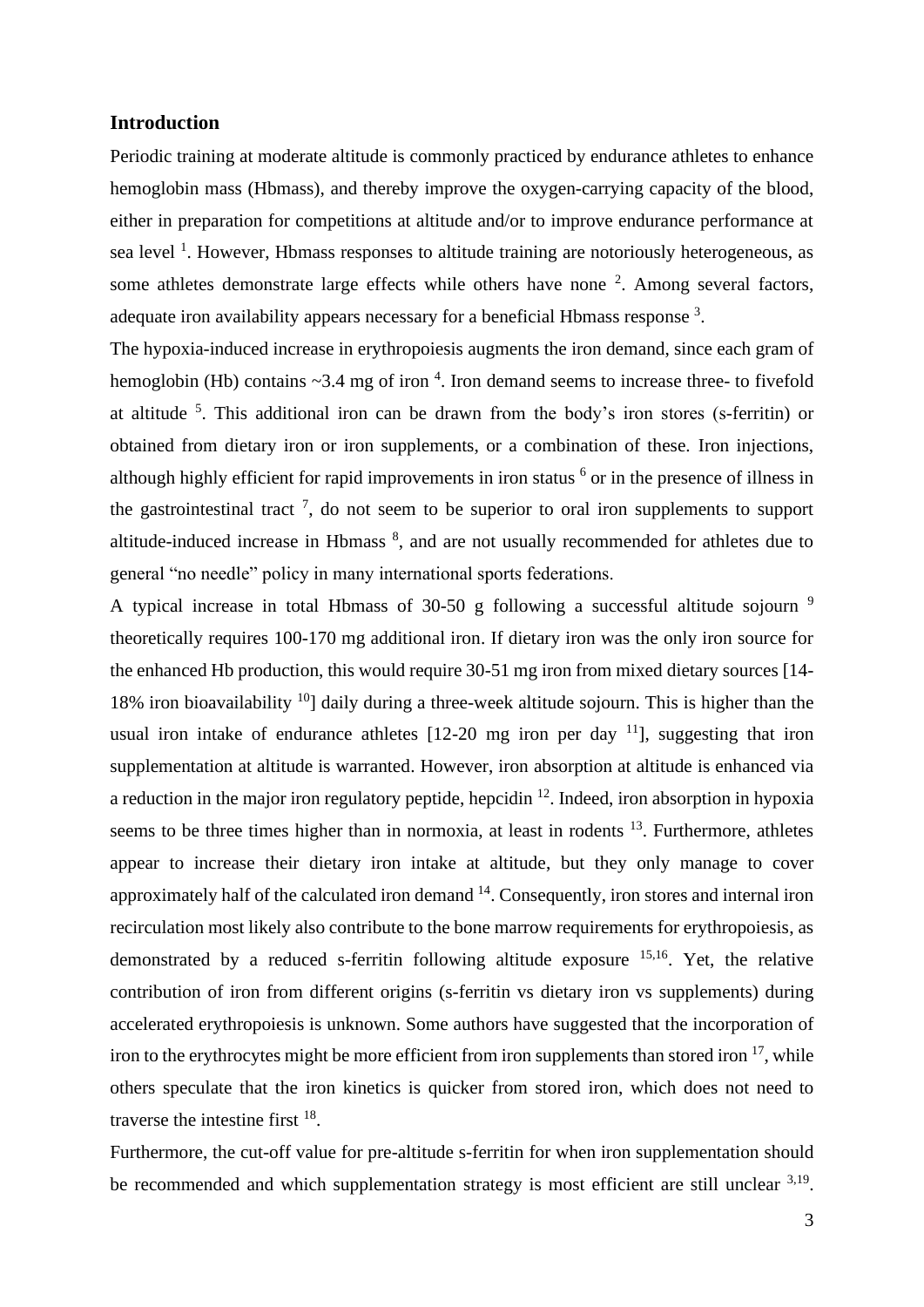Previous studies suggest that poor iron status, defined as s-ferritin  $<$  20  $\mu$ g·L<sup>-1</sup> for females and  $<$ 30 µg·L<sup>-1</sup> for males, compromises Hbmass response to altitude exposure <sup>18</sup>. However, substantial Hbmass increases can be achieved even with low s-ferritin, given adequate iron supplementation is implemented at altitude  $17$ . Accordingly, recent dietary recommendations for altitude training suggest that iron supplementation should be considered for all athletes 3,17,20 .

There is a shortage of studies investigating the association between s-ferritin and Hbmass responses to terrestrial altitude training in a true elite athlete population with iron supplement doses lower than 100 mg·day<sup>-1</sup>. Thus, we aimed to investigate the influence of pre-altitude sferritin, with and without iron supplementation, on changes in Hbmass following altitude training (1800-2500 m) in world-class endurance athletes.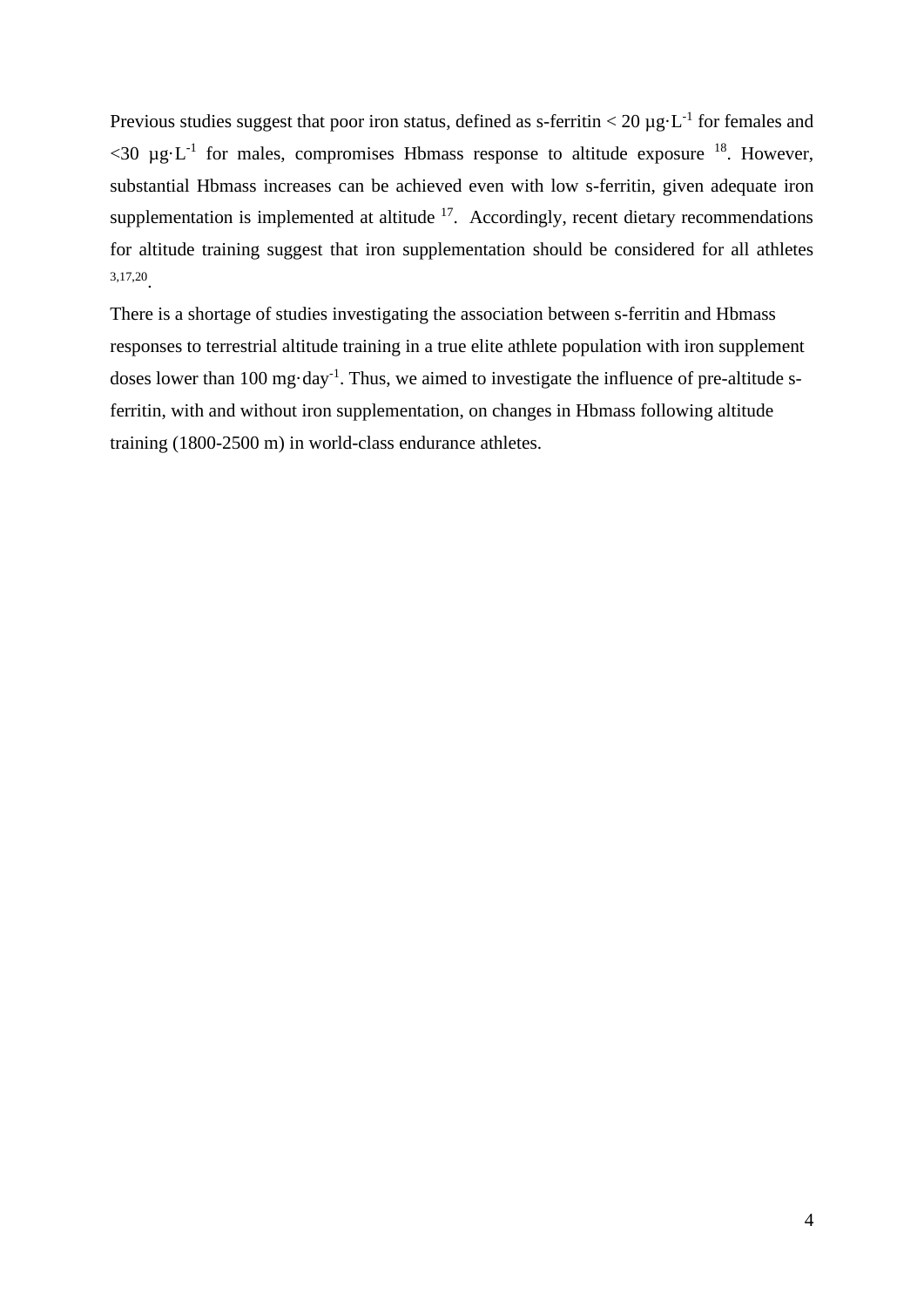## **Methods**

#### **Compliance with Ethical Standards**

This study was approved by the Norwegian Regional Ethics Committee (REK number 142504) and all participants provided written informed consent after receiving comprehensive oral and written information about the study. The data was treated and stored in accordance with the Norwegian center for research data (notification form 782326).

#### **Overview of study design**

This is a retrospective observational study. De-identified hematological data from 66 elite endurance athletes were extracted from the Norwegian Olympic Sport Center's medical database and laboratory reports between October 2015 and March 2020. This cohort includes some data from athletes (n=31) that participated in our previous study investigating the impact of antioxidant-rich foods on altitude training <sup>9</sup>. Information about the highest measured  $VO<sub>2max</sub>$  and use of iron supplements at altitude were collected retrospectively, where this information was not recorded in laboratory files.

### **Study subjects**

All national team athletes who had measured their Hbmass before and after an altitude sojourn between October 2015 to March 2020 at Norwegian Olympic Sports Centre or at Norwegian School of Sports Sciences were invited to participate in the study. Overall, 66 of 68 invited athletes from eight different endurance sports ( $n=41$  males,  $n=25$  females) gave their informed consent to analyze their data (**Table 1**). More than one third of the athletes in this cohort (n=25) had won a medal in either Olympic Games or World Championships.

## **Altitude sojourns**

The 107 individual altitude sojourns included in this study were conducted at eight different sites: Sierra Nevada, Spain (2320 m), Lesotho, South Africa (2000 m), Val Senales, Italy (2000 m), Aspen, USA (2500 m), Livigno, Italy (1900 m), Font Romeau, France (1800 m), Seiser Alm, Italy (1850 m), Park City, USA (2130 m) and Teide, Tenerife, Spain (2100 m) with a median(range) elevation of 2320 (700) m above sea level. The duration of altitude sojourns was 21(19) days, providing a hypoxic dose of 1169 (912) hrs·km. Three athletes (4%) in the cohort were registered with 5 altitude sojourns, four athletes (6%) participated in four altitude sojourns, three athletes (4%) in three altitude sojourns, 12 athletes (18%) in two altitude sojourns, while the rest of the athletes (68%) took part in one altitude sojourn. Most of the altitude sojourns were conducted during the athletes' general preparation phase. Only 6 (6%) altitude sojourns were reported with illness. Forty-five (42%) of the athletes reported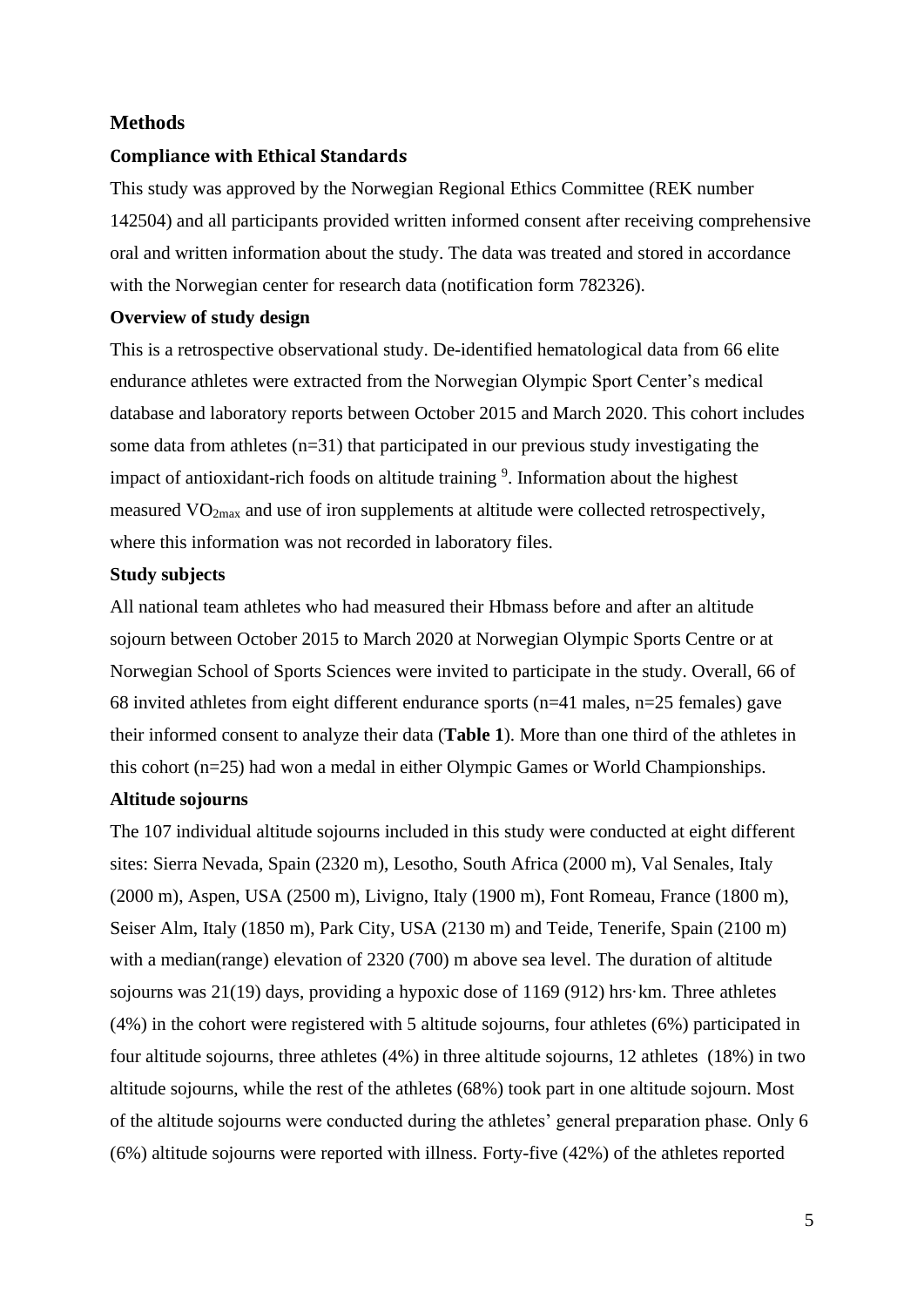use of iron supplements at altitude, with a median (range) dose of  $27(191)$  mg·day<sup>-1</sup>, with no difference between the sexes (p=0.374).

## **Total hemoglobin mass (Hbmass)**

Hbmass assessments at Norwegian School of Sport Sciences were measured in duplicate using a slightly modified version of the optimized carbon monoxide (CO) rebreathing method <sup>21</sup>. The detailed protocol and equipment is outlined in Skattebo *et al* <sup>22</sup>. Hbmass assessments at the Norwegian Olympic Sports Center were conducted using an automated version of the CO rebreathing method (OpCO; Detalo Instruments, Denmark), as previously described  $^{23}$ . The assessments were conducted within three days following descend from altitude, except for 13 occasions where the athletes were tested on day 13 due to logistical challenges. Previous studies have shown that Hbmass remains elevated for up 10-14 days <sup>15,24</sup>. The coefficient of variance (CV) for Hbmass assesment was 1.62% at Norwegian School of Sport Sciences determined by duplicate measures pre-and post-altitude for 31 altitude sojourns, as previously reported <sup>9</sup>. While CV for Hbmass assesment at Norwegian Olympic Sports Center determined by 10 duplicate measures pre-and post-altitude independent of the current study was 1.30%.

## **Iron parameters**

Blood samples before and after altitude sojourns were collected from a peripheral vein into an EDTA-treated and a serum separation tube (SST). The EDTA sample was analyzed for Hb concentration ([Hb]) using Sysmex XN-9000 (Sysmex, Japan). The SST was placed at room temperature for coagulation ( $\sim$ 20 $\degree$ C) for 30 minutes, centrifuged for 10 minutes at 1500 G, and placed at  $+4$ <sup>o</sup>C until analyzed for s-ferritin with immunoturbimetric assay (Advia Chemistry XPT; Siemens, Healthineers, Erlangen, Germany). The analytical CV for the assay is 2.5%.

#### **Statistical analysis**

Normally distributed data are presented as mean  $\pm$  standard deviation (SD), non-normally distributed data as median and range, and categorical data as ranks and percentages. A paired T-test was used to determine whether there were changes in any of the variables from before to after the altitude sojourns. A two samples T-test was used to investigate sex differences in altitude-induced changes in Hbmass, s-ferritin and [Hb]. The effect of baseline s-ferritin and iron supplementation dose on the change in Hbmass were analyzed using a one-way analysis of variance (ANOVA) followed by Tukey's multiple comparisons test. Baseline ferritin was stratified into three categories ( $\leq 35 \,\mu g \cdot L^{-1}$ , 36-100  $\mu g \cdot L^{-1}$  and  $>100 \,\mu g \cdot L^{-1}$ ) and iron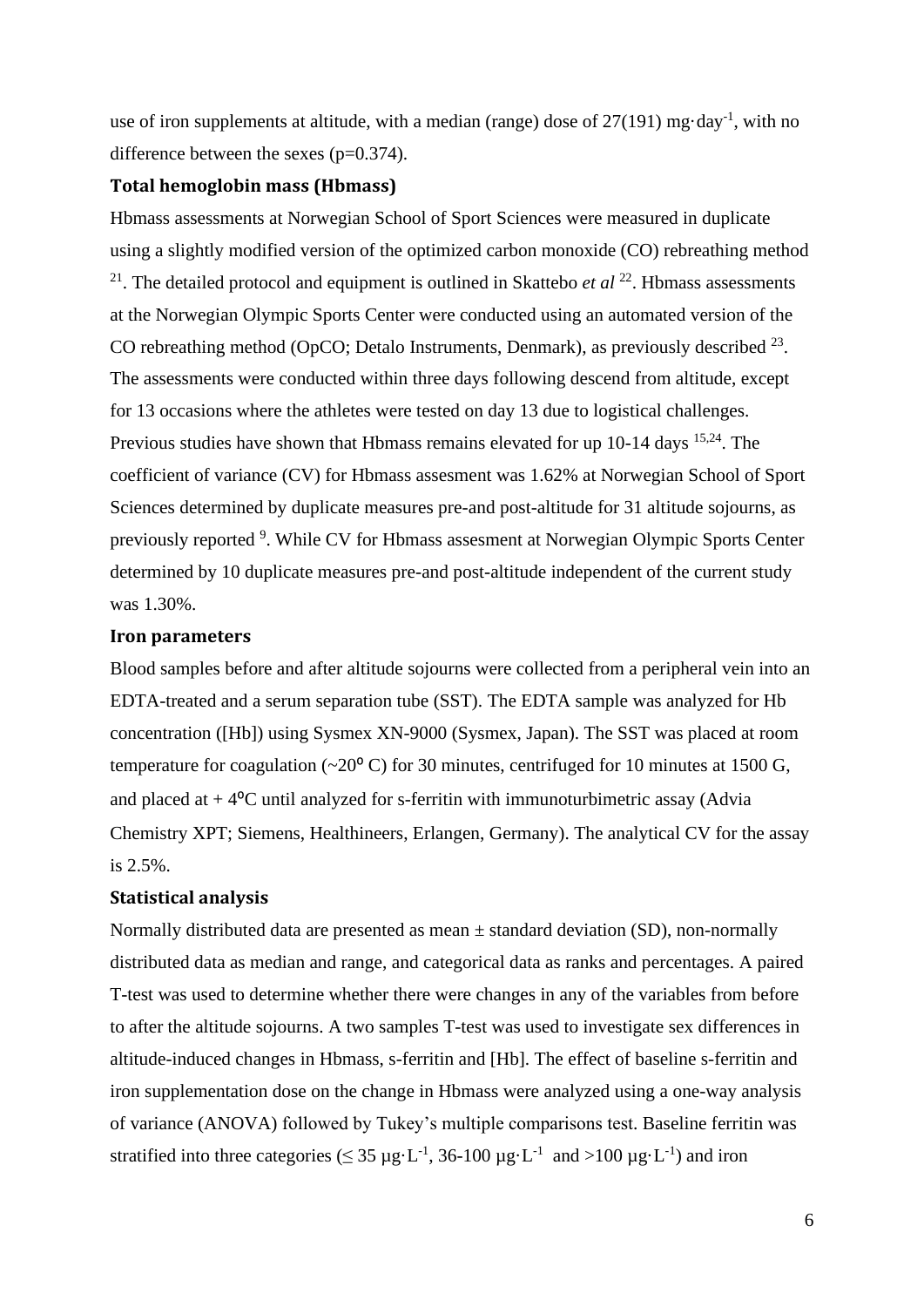supplement dose was categorized accordingly: none, low ( $\leq$  50 mg·day<sup>-1</sup>), moderate/high (> 50 mg $\cdot$ day<sup>-1</sup>). The strength and direction of the relationship between two variables were assessed using Pearson (r) or Spearman (rho) correlation. Partial correlation was used to assess the association between Hbmass change and iron dose controlling for baseline sferritin. To account for the combination of single and repeated data (athletes with multiple altitude sojourns), a linear mixed model was constructed with the log-transformed (natural logarithm) change in Hbmass as the dependent variable. The fixed effects in the model were hypoxic dose (km·hrs, numeric linear), self-reported health status at altitude (two categories: healthy, ill), pre-altitude Hbmass (g·kg body<sup>-1</sup> weight (BW)), calculated as the difference from the sex-specific mean (numeric linear), and the interaction between pre-altitude s-ferritin (two categories: <35  $\mu$ g·L<sup>-1</sup>, ≥35  $\mu$ g·L<sup>-1</sup>) and iron supplementation (2 categories: yes, no). To account for repeated data, the model included a repeated statement for subject ID and the altitude sojourn's numeric time to account for within-subject correlated errors. Spatial power was chosen as the covariance structure to specify a decreasing correlation with the Euclidean distance (the time variable) between sojourns. Estimated marginal means and their 95% confidence intervals (CI) were calculated for the four groups indicated by the interaction term (pre-altitude s-ferritin  $\times$  iron supplementation) at mean hypoxic dose, sex-specific mean prealtitude Hbmass  $(g \cdot kg^{-1}BW)$ , and for no reported illness during the altitude sojourns, followed by multiple comparisons using the Tukey-Kramer method. Estimates were backtransformed and expressed as percent. All statistical analysis was performed with IBM SPSS Statistics 26.0 (IBM, Armonk, NY), except the linear mixed model that was carried out in SAS University Edition (SAS Studio 3.8, SAS Institute Inc., Cary, NC). P-values were considered significant at  $< 0.05$ . The number of participants (n) is provided for each individual study component.

The magnitude of the change, i.e. effect size (ES), in pre-altitude versus post-altitude values for [Hb], s-ferritin and absolute and relative Hbmass were determined using Cohen's d or Rosenthal's r (for non-parametric variables).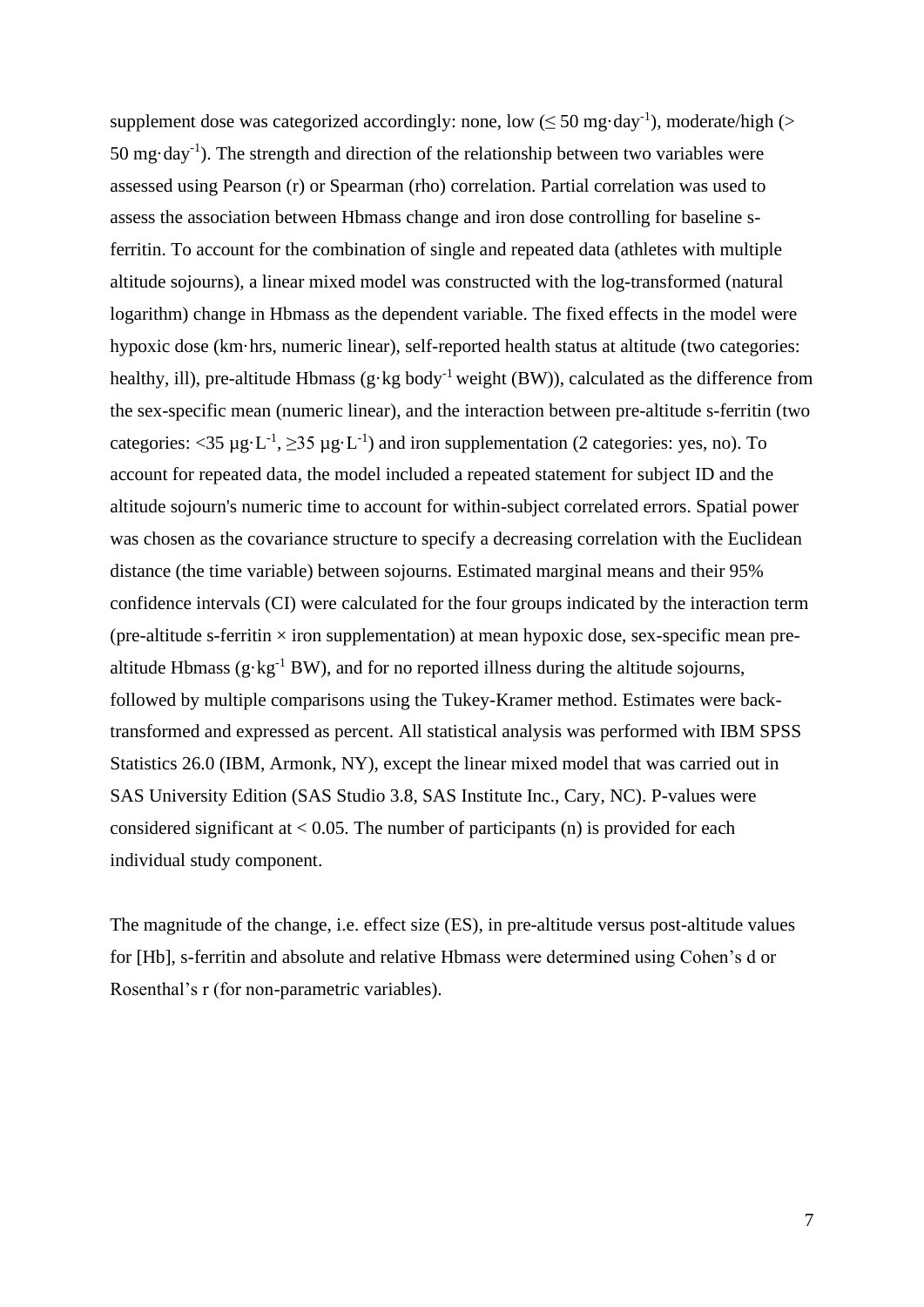## **Results**

#### **Hbmass response to altitude training**

Altitude sojourns significantly increased Hbmass (mean  $\pm$  SD) by 36  $\pm$  38 g (3.7  $\pm$  3.7%, ES=0.9, p<0.001) (**Table 2)**. There was a significant association between ΔHbmass (%) and the hypoxic dose expressed as km·hrs (r=0.401, n=107, p<0.001) (**Figure 1**). In contrast, the association between ΔHbmass and pre-altitude Hbmass was significant only when adjusted for body weight (r=-0.315, n=107, p=0.001), as illustrated in Figure 1. Seventy-seven (73 %) of the altitude sojourns led to a higher ΔHbmass (%) than the CV for the CO-rebreathing method in our labs.

#### **Blood hemoglobin concentration and s-ferritin responses to altitude sojourns**

The [Hb] increased by  $0.7 \pm 0.7$  g·dL<sup>-1</sup> (6.8%, ES=1.0, p<0.001) following altitude training sojourn, with no sex difference (Table 2). The concentration of s-ferritin decreased by [median (range)] -11 (190)  $\mu$ g·L<sup>-1</sup> (ES=0.5, p=0.002, Table 2), with no sex difference. Of note, only one altitude sojourn was commenced with baseline s-ferritin  $< 20 \mu g \cdot L^{-1}$ .

## **Associations between pre-altitude s-ferritin, iron supplementation and ΔHbmass**

Pre-altitude s-ferritin was significantly lower among the athletes who used iron supplements at altitude (74.5  $\pm$  37.1 µg·L<sup>-1</sup>) as compared to those who did not (97.5  $\pm$  51.8 µg·L<sup>-1</sup>, p=0.016). Also, there was a significant inverse association between pre-altitude s-ferritin and the daily iron supplement dose (r=-0.300, n=102, p=0.002). S-ferritin decreased by  $-15 \pm 44\%$ among the non-supplemented athletes  $(p<0.001)$  while it remained unchanged among the iron supplemented athletes (9  $\pm$  28%, p=0.826), and  $\Delta$ s-ferritin was significantly different between the supplemented and non-supplemented athletes  $(p=0.003)$ . There was no difference in  $\Delta$ Hbmass between the groups stratified by daily iron supplement dose [none, low ( $\leq$ 50 mg), medium/high ( $>50$  mg)] ( $F_{(2,104)}=0.927$ , p=0.399, **Figure 2A**). Partial correlation did not reveal any association between baseline s-ferritin and ΔHbmass when adjusting for iron supplementation. The  $\Delta H$ bmass was not associated with baseline s-ferritin (r=-0.100, n=102, p=0.319). Furthermore, exploring the difference in ΔHbmass based on baseline s-ferritin [<35  $\mu$ g·L<sup>-1</sup> (n=11), 36-50  $\mu$ g·L<sup>-1</sup> (n=12), 51-100  $\mu$ g·L<sup>-1</sup> (n=42) and >100  $\mu$ g·L<sup>-1</sup> (n=37)] showed no difference between the categories  $(F_{(3,98)}=0.992, p=0.400,$  **Figure 2B**). See details about iron supplement use and daily dose at the various pre-altitude s-ferritin categories in

# **Supplemental Table 1**.

Linear mixed model did not show any effects of iron supplementation (supplemented vs. nonsupplemented) on ΔHbmass (%) for either those commencing the altitude sojourn with low baseline s-ferritin ( $\leq 35 \mu g \cdot L^{-1}$ ; p=0.918) or moderate/high baseline s-ferritin ( $> 35 \mu g \cdot L^{-1}$ ;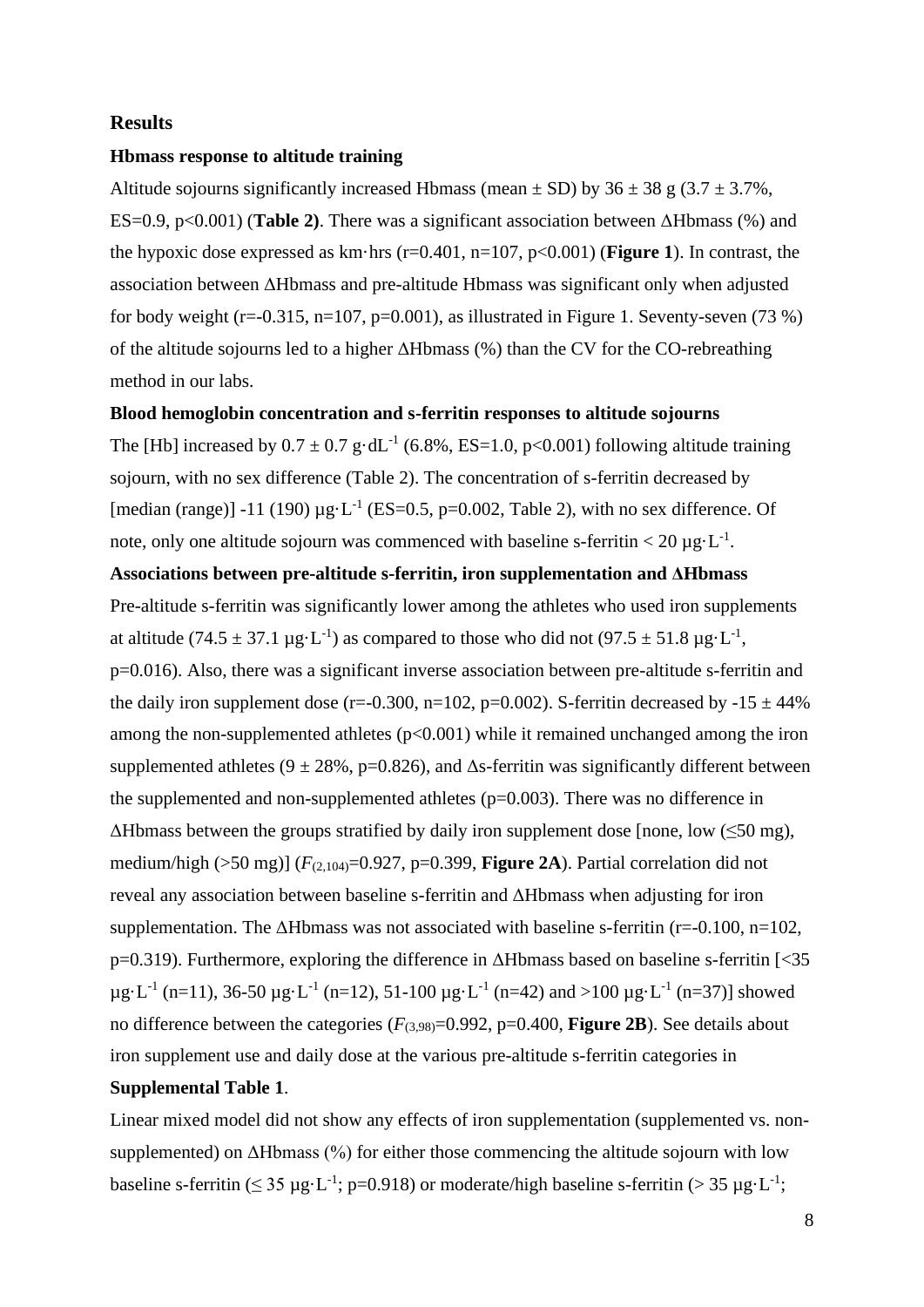p=1.0), as shown in **Table 3**. However, as a secondary finding, the linear mixed model revealed a significant association between ΔHbmass (%) and hypoxic dose, baseline relative Hbmass and self-reported illness. Each 100 km·hrs increase in hypoxic dose was associated with 0.4% (95% CI : 0.1 to 0.7%; p=0.012) additional increase in  $\Delta H$ bmass, a 1 g·kg<sup>-1</sup> BW higher pre-altitude Hbmass reduced the  $\Delta$ Hbmass by -1.0% (95% CI : -1.6 to -0.5%; p<0.001) while illness at altitude was associated with a -5.7% (-8.32 to -3.1%;  $p<0.001$ ) reduction in the  $\Delta$ Hbmass compared to altitude sojourns associated with no illness (i.e. a -1.4  $\pm$  2.8%) reduction compared with baseline).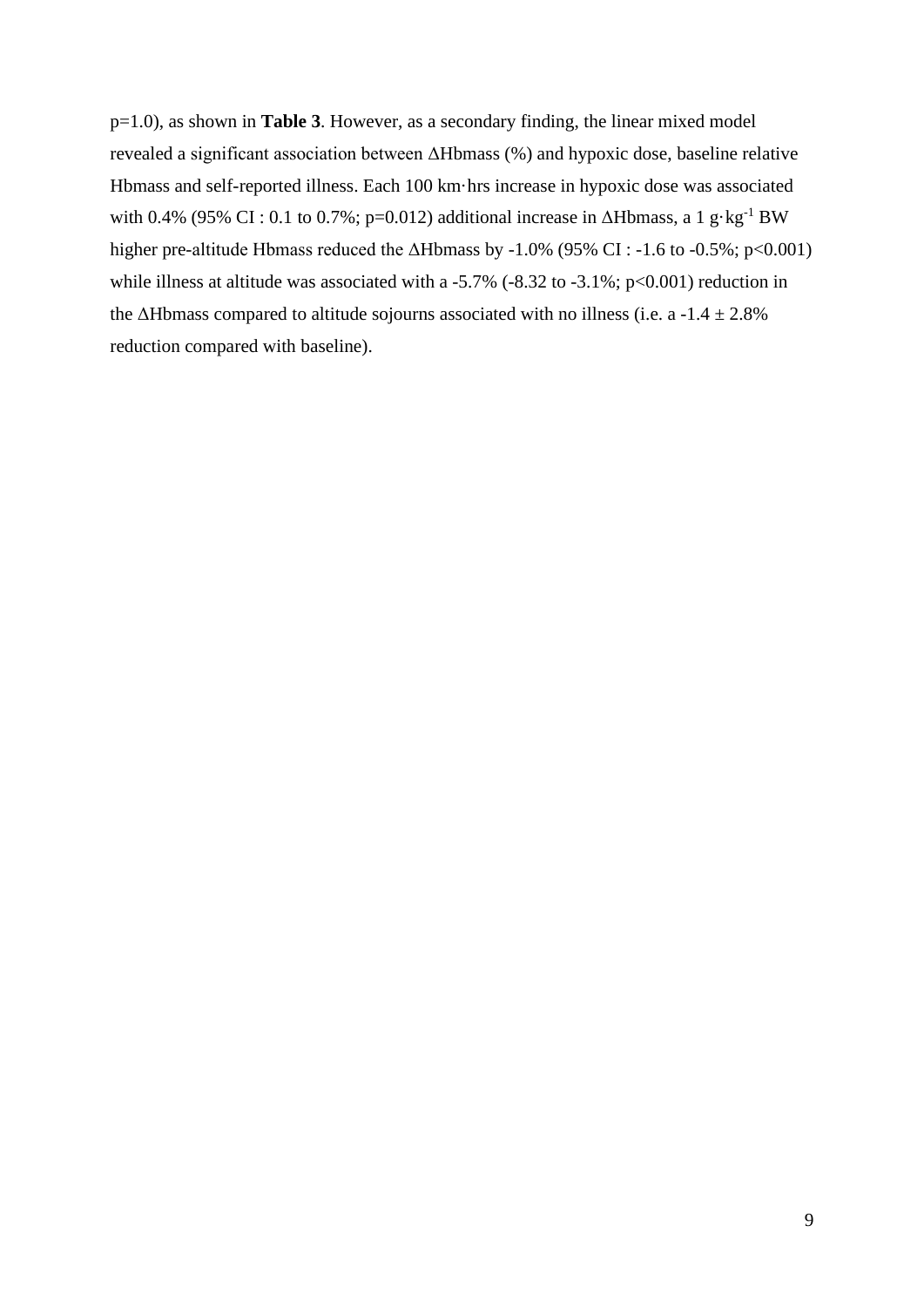## **Discussion**

The main finding of the present study was that the altitude-induced increase in Hbmass was *not* associated with pre-altitude s-ferritin concentration or iron supplementation in a cohort of world-class endurance athletes with clinically normal iron status, although the fall in s-ferritin was prevented with the use of iron supplements. A secondary finding showed that ΔHbmass was positively associated with the hypoxic dose but negatively associated with relative Hbmass at baseline and self-reported illness at altitude.

## **Hbmass response to training at moderate altitude**

The 3.7% increase in total Hbmass observed in the current study is more than four-fold of the calculated smallest worthwhile change  $[0.2SD; <sup>25</sup>]$  and larger than the typical error of measurement  $[CV: 1.3-1.6\%$  <sup>9,15</sup>]. The observed Hbmass response is in line with previous studies of well-trained athletes exposed to a similar hypoxic dose  $(-1170 \text{ km} \cdot \text{hrs})$ : 3.1-4.4% 26,27 .

## *Impact of pre-altitude serum ferritin*

We found no association between baseline s-ferritin and change in Hbmass, nor a significantly different  $\Delta H$ bmass for those with baseline s-ferritin  $\leq 35 \mu g \cdot L^{-1}$  as compared to  $>35 \mu g \cdot L^{-1}$ . This is in line with previous studies showing no relationship between pre-altitude s-ferritin and the altitude-induced Hbmass response  $8,28,29$ . However, contrary to these findings, two previous studies have shown an impaired erythropoietic response to altitude in athletes with iron insufficiency (s-ferritin; <20  $\mu$ g·L<sup>-1</sup> for females and <30  $\mu$ g·L<sup>-1</sup> for males) <sup>18,30</sup>. Notably, in the current study, only one sojourn was commenced with pre-altitude sferritin < 20  $\mu$ g·L<sup>-1</sup>, demonstrating a low prevalence of iron insufficiency in our cohort, possibly explaining this discrepancy. Our results demonstrate that baseline s-ferritin appears to be a poor predictor of ΔHbmass following altitude training in athletes with clinically normal iron stores, as suggested in a recent review <sup>19</sup>. However, it should be noted that low pre-altitude s-ferritin does not seem to be a limiting factor for altitude-induced Hbmass increase given adequate iron supplementation is provided <sup>17,26</sup>. Noteworthy, it is possible that alterations in blood volume may obscure the real changes in s-ferritin, especially in an altitude training context, given it is measured as a concentration variable. Thus, if possible, perhaps total s-ferritin (µg) should be the selected variable for the assessment of body iron stores (instead of s-ferritin concentration), just as total Hbmass is preferred to [Hb] for assessing total circulating Hb.

### *Impact of iron supplementation*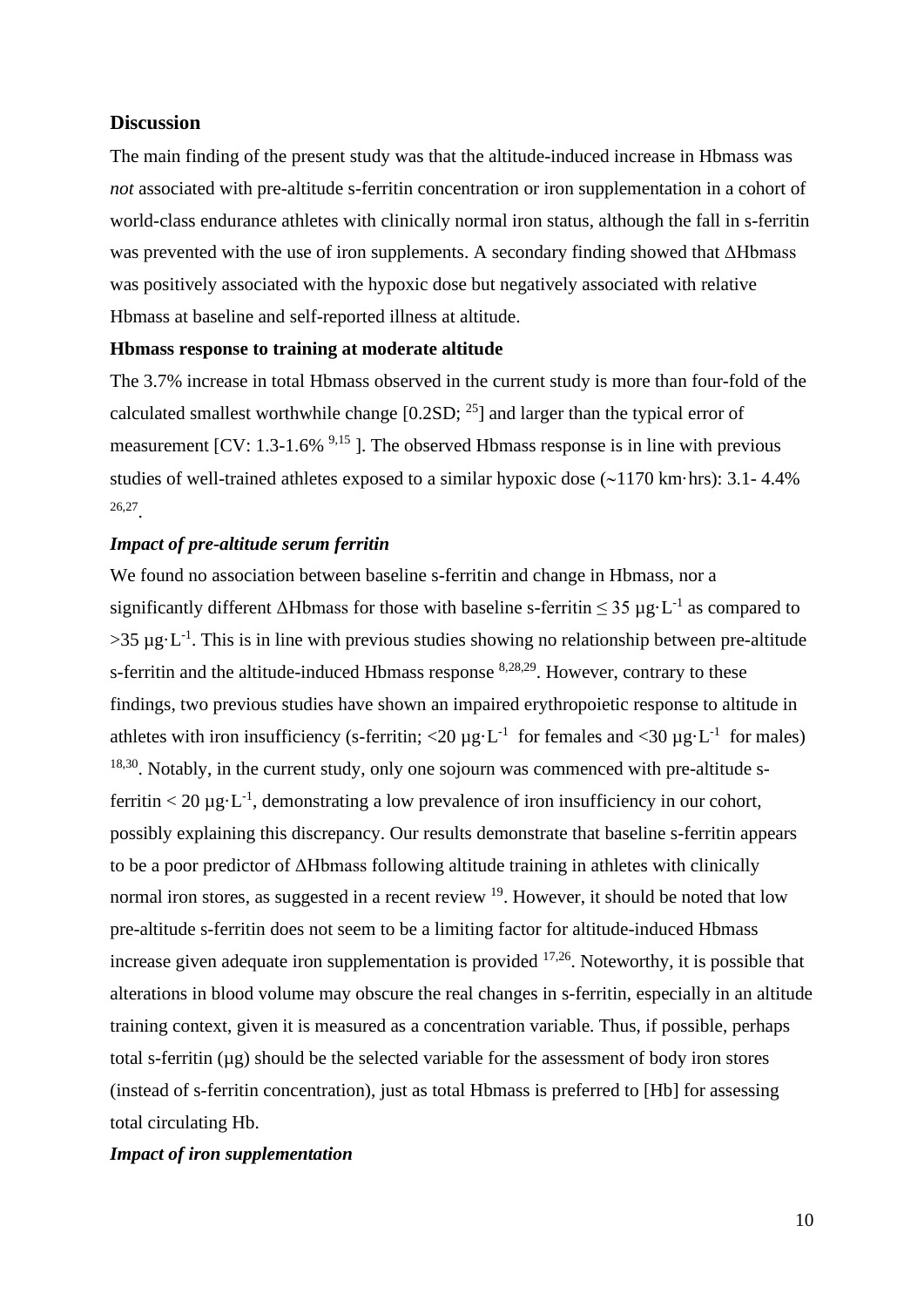We observed that s-ferritin fell only among the non-supplemented athletes. Similar findings have been reported by others, although with higher iron supplement doses <sup>26</sup>. Govus *et al* <sup>26</sup> reported that 210 mg of elemental iron was needed to increase s-ferritin following hypoxic exposure, while 105 mg merely limited the s-ferritin reduction. Thus, our study provides further support that iron supplementation is important for preventing a fall in s-ferritin at altitude, which may be especially important for athletes who plan multiple, closely spaced, altitude training sojourns. However, the present findings may also suggest that initiating an altitude sojourn with low vs high s-ferritin merely reflects the iron absorption efficacy, i.e., the impact that low iron status has on hepcidin and hence iron absoprtion  $31,32$ .

The prevalence of iron supplement use in the present study was moderate (42%) with a relatively low daily dose (median: 27 mg elemental iron). By comparison, another study found that 92% of endurance athletes used iron supplements during hypoxic exposure, with an average daily dose of 119 mg elemental iron <sup>26</sup>. Indeed, iron supplements are both widely used and recommended for athletes training at altitude  $3,33$ , although the recommendations in the literature as when to supplement (s-ferritin cut-offs for initiating iron supplementation) vary between <30  $\mu$ g·L<sup>-1</sup> and < 100  $\mu$ g·L<sup>-1 15,26,33,34</sup>. None of the mentioned cut-offs are based on a specific study examining precisely this issue. The literature merely states that a higher s-ferritin threshold is *likely* required for athletes who train at altitude to compensate for the hypoxia-induced increase in erythroid iron demand  $26$ . Indeed, a recent review discussing the role of iron for the female athlete concluded that whether or not iron treatment is appropriate for iron-deficient non-anemia (s-ferritin  $<$  35  $\mu$ g·L<sup>-1</sup> with all other hematology being normal) still remains unsolved <sup>35</sup>.

Interestingly, we did not find any difference in ΔHbmass between athletes who used iron supplements and those who did not, or any association with iron supplement dose and ΔHbmass. This suggests that iron supplementation was not mandatory for the observed Hbmass increase. Another study that questioned the necessity of iron supplementation for subjects with clinically normal iron stores showed that 16 days at 5260 m led to a large Hbmass increase  $(7.6\%)$  without any iron supplementation  $^{28}$ . Also, the hematological effects of training in terrestrial altitude (1800 m) in elite boxers showed, surprisingly, a reduction in Hbmass despite daily high dose iron supplementation  $(200 \text{ mg}$  elemental iron) <sup>36</sup>. These findings are, however, in contrast with previous studies that show that athletes who did not supplement with iron at altitude had only minimal Hbmass increases (1.2%), whereas athletes that supplemented with 105 and 210 mg of elemental iron per day increased Hbmass by 3.3% and 4.0% 17,26. A possible explanation for this discrepancy could be methodological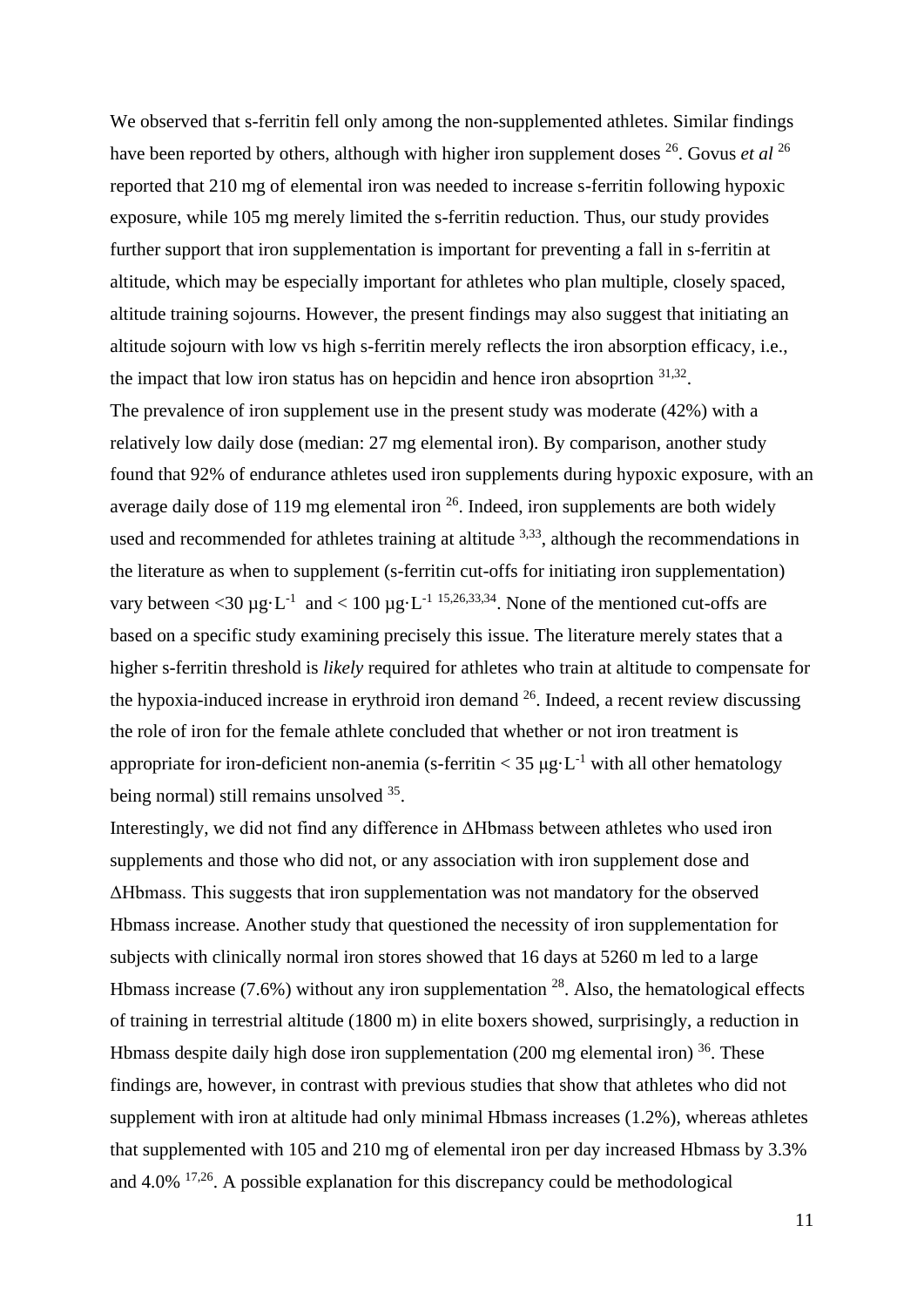differences, with a mix of altitude training methods and substantial variations in elevation (1350 – 5260 m). Perhaps, the lack of improvement in Hbmass in non-supplemented athletes, despite plenty of iron in the body stores  $8,26$ , might be attributed to different hypoxic stimuli (i.e. intermittent hypoxia with 14 hrs a day at 3000 m) that may require a different supplementation to improve iron availability than longer hypoxic exposures at lower elevations, even if the total hypoxic dose is similar.

The iron supplementation in the above-mentioned studies utilized high dosages (105 or 210 mg elemental iron per day)  $17,26,36$ , while the daily iron dosages used by athletes in our study were lower and had a larger range (9-200 mg elemental). Indeed, to our knowledge, only one study has used iron supplement dose <100 mg elemental iron per day (i.e., 51 mg) at altitude  $37$ , showing an impressive 9.2% increase in Hbmass in middle-distance runners following nightly hypoxic exposure for 18 days <sup>37</sup>. Perhaps, the lower iron dosages were absorbed more efficiently, since the fractional iron absorption decreases with increasing dosages (>40 mg elemental iron per day)<sup>31</sup>. Additionally, it may limit the potential negative effects of high dose iron, such as reduced absorption of other divalent trace elements, increased pro-oxidative potential, and alterations in the gut microflora<sup>38</sup>. Also, while it is well-known that iron has poor bioavailability (14-18% from mixed diets), it might be less recognized that the bioavailability of supplemental iron is also poor  $(2\n-20%)$  <sup>10</sup>. Hence, the diversity in the chemical form of iron supplements might also explain some of the discrepancies between the aforementioned studies.

### *Impact of hypoxic dose, pre-altitude relative Hbmass and illness*

We found a positive association between the hypoxic dose and ΔHbmass, suggesting a 0.4% increase for every additional 100 km·hrs at 1800-2500 m of altitude. This finding is in accordance with previous findings that clearly associate the hypoxic dose with the erythropoietic drive and subsequent rise in Hbmass <sup>39</sup>. However, there was a large spread in the total hypoxic dose in the altitude sojourns in the current study; thus potentially, some of the sojourns may have had too low hypoxic dose to stimulate a robust Hbmass response. Also, there is debate as to whether elite athletes with already high baseline Hbmass can expect large hematological improvements <sup>40,41</sup>. Our finding that each 1  $g \cdot kg^{-1}$  BW higher pre-altitude Hbmass was associated with a 1% lower increase in Hbmass is supported by previous data, showing that the altitude-induced ΔHbmass is greatest in subjects with initially low Hbmass values <sup>40</sup>. However, our results suggest that even world-class endurance athletes with high baseline Hbmass (13.8  $\pm$  1.2 and 11.7  $\pm$  1.2 g·kg<sup>-1</sup> for males and females, respectively) can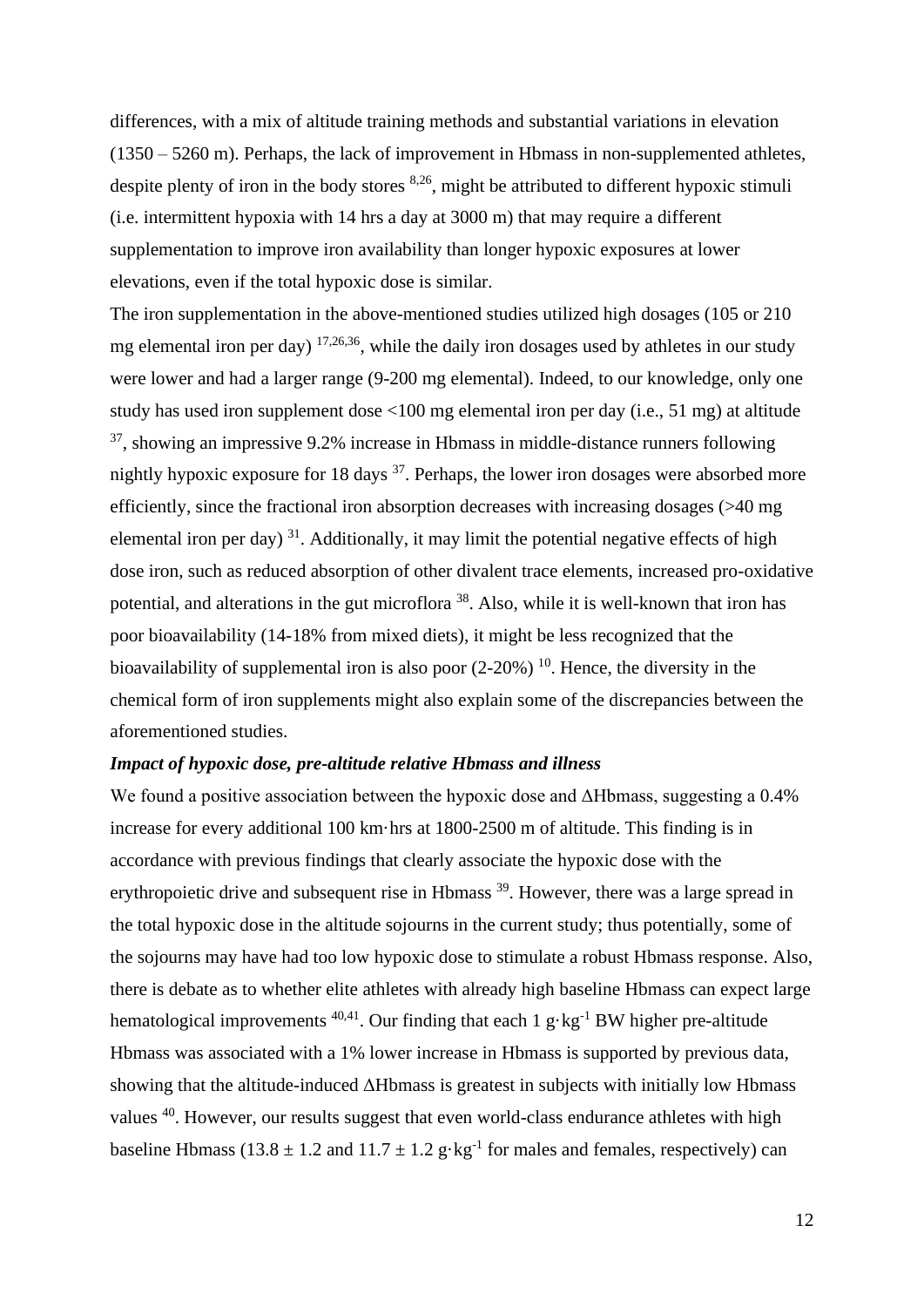achieve a meaningful improvement, although the magnitude of the increase is moderated by baseline Hbmass.

We found a negative effect of illness at altitude on ΔHbmass. While healthy athletes increased their Hbmass by  $\sim$ 4%, athletes who get ill at altitude may expect a small reduction of 1-2% in their ΔHbmass. However, these findings should be interpreted with caution as we only had a small number of athletes who got ill during the altitude sojourns. Yet, in several other studies, the lack of altitude-induced hematological response in well-trained athletes has been explained by illness/infection <sup>15,29,42</sup>. The underlying mechanism for the suppressed erythropoietic response during an infection may be explained by the augmented production of leukocytes at the cost of erythrocytes, which takes place during the differentiation of hematopoietic stem cells in the bone marrow <sup>43</sup>. Moreover, increased concentration of the inflammatory cytokine IL-6 in response to infection may increase circulating hepcidin that negatively affects the iron absorption and recirculation  $12$ , which in turn reduces iron availability that is essential for erythrocyte maturation  $32$ .

The underlying physiology regulating the response to hypoxia is complex and might explain much of the conflicting results in the literature regarding iron, athletes and altitude. At the center of the adaptive responses to hypoxia is the hypoxia-inducible factor (HIF), which is regulated by both iron and oxygen availability in a tight interplay <sup>44</sup>. While HIF regulates several genes related to hypoxia, including erythropoietin (EPO), the EPO-controlled erythroferrone hormone reduces the expression of the iron regulatory peptide hepcidin<sup>44</sup>. Low iron stores and hypoxia downregulate hepcidin synthesis and enhance iron absorption and recirculation, while post-exercise inflammatory response and iron overload increase hepcidin and reduce iron availability <sup>12,45</sup>. Future studies should prospectively explore the impact of commencing natural and simulated altitude training blocks with low s-ferritin but normal [Hb] (iron deplete non-anemic athletes) with concomitant iron supplementation protocol to maximize iron availability (e.g. one large dose every other day  $31$ , 3-6 hrs apart from training  $45$ ). Furthermore, the supplemental iron should be "labeled" (iron isotopes) to provide further insight about the destination(s) of the ingested iron.

# **Limitations**

This study is limited by its retrospective nature. The data set includes a wide range of different iron dosages that were self-selected instead of randomly allocated, limiting firm causal conclusions. We lack information about the timing of the iron supplement intake, which might affect the iron bioavailability and hence the hematological variables. Also, we lack information about the athletes' dietary intake and training. Thus, potential influence of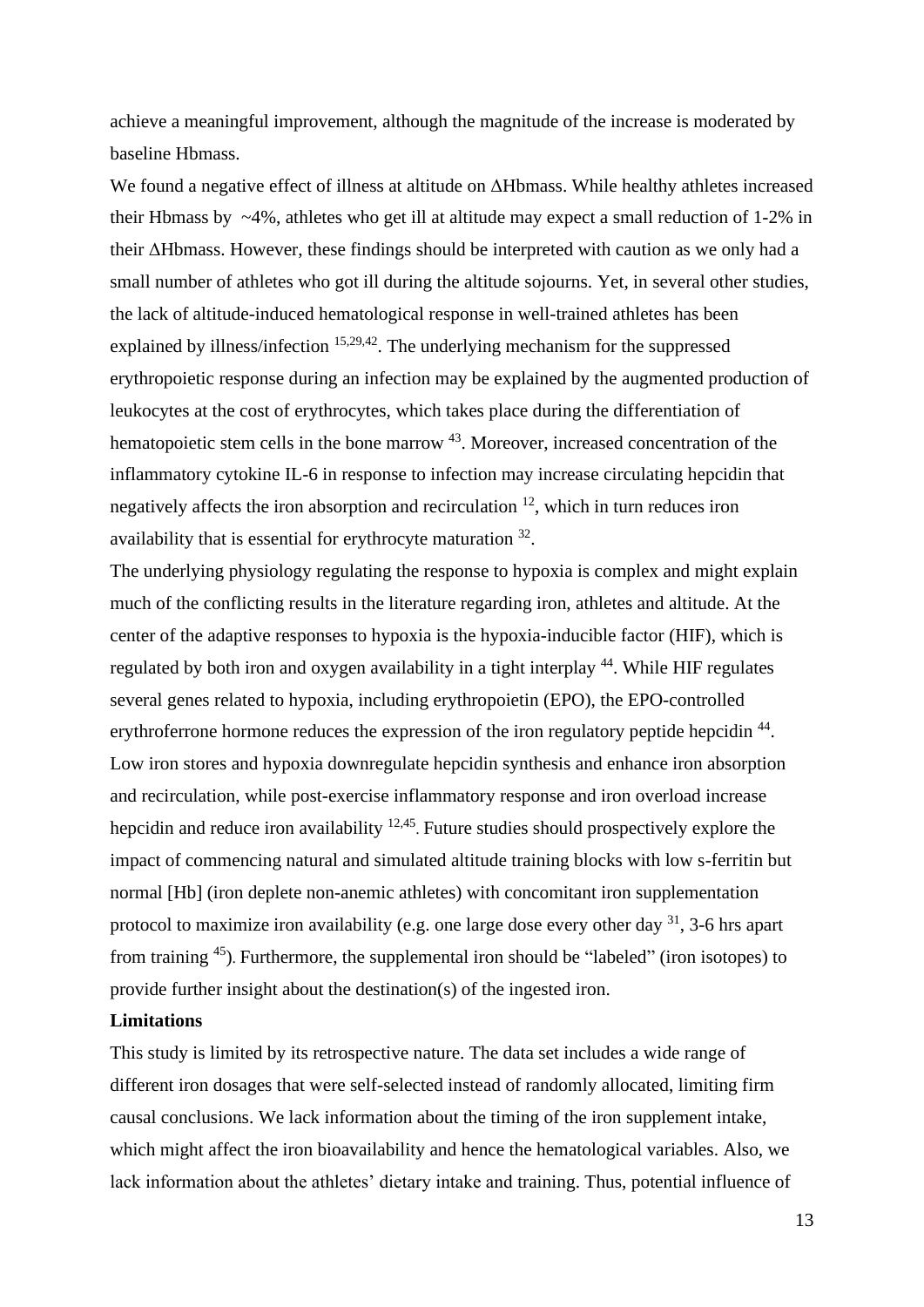low energy availability, dietary iron intake, and alterations in training load on Hbmass response cannot be analysed. Furthermore, we only had a limited number of athletes at the lower end of the s-ferritin scale ( $\langle 35 \mu g \cdot L^{-1} \rangle$ , thus our results cannot be extrapolated to athletes with clinically low pre-altitude iron stores. Finally, a lack of a sea level control group is a limitation of the study, especially in evaluating the effect of altitude *per se*.

## **Conclusions**

The altitude-induced increase in Hbmass was not associated with baseline s-ferritin in worldclass endurance athletes with clinically normal iron stores. Iron supplementation, that was utilised at nearly half of the altitude sojourns, was not associated with ΔHbmass. However, the use of iron supplements hindered the altitude-induced reduction in s-ferritin.

## **Perspective**

Iron availability is one of numerous factors that can modulate the adaptive response to altitude training. The present study found no association between baseline s-ferritin and altitudeinduced Hbmass response, suggesting that the cut-off  $(35 \mu g \cdot L^{-1})$  for "adequate" pre-altitude iron stores may be lower than previously thought. Athletes with pre-altitude s-ferritin at the lower end of the clinically normal range  $(20-35 \mu g \cdot L^{-1})$  may expect similar Hbmass responses to athletes with higher pre-altitude iron stores. Iron supplementation was found to blunt the fall in s-ferritin, which is highly relevant for athletes who have several altitude sojourns in close proximity. However, no association between iron supplementation and altitude-induced Hbmass response was found, challenging the necessity of daily high-dose iron supplements, given their potential negative effects<sup>35</sup>. Based on existing literature and the present study, we suggest an individualized holistic approach when tailoring iron supplementation protocols for athletes at altitude which takes into consideration the athletes' current and past hematological iron status (s-ferritin) and dietary intake (amount and type of dietary iron and iron absorption enhancers/inhibitors) and plans for future altitude sojourns, and considers the use of lower daily iron doses instead of applying standard 100-200 mg elemental iron per day for all athletes.

# **Conflict of interest**

The authors have no conflict of interest to declare.

#### **Funding**

The authors did not receive any specific funding for the study.

# **Contributions**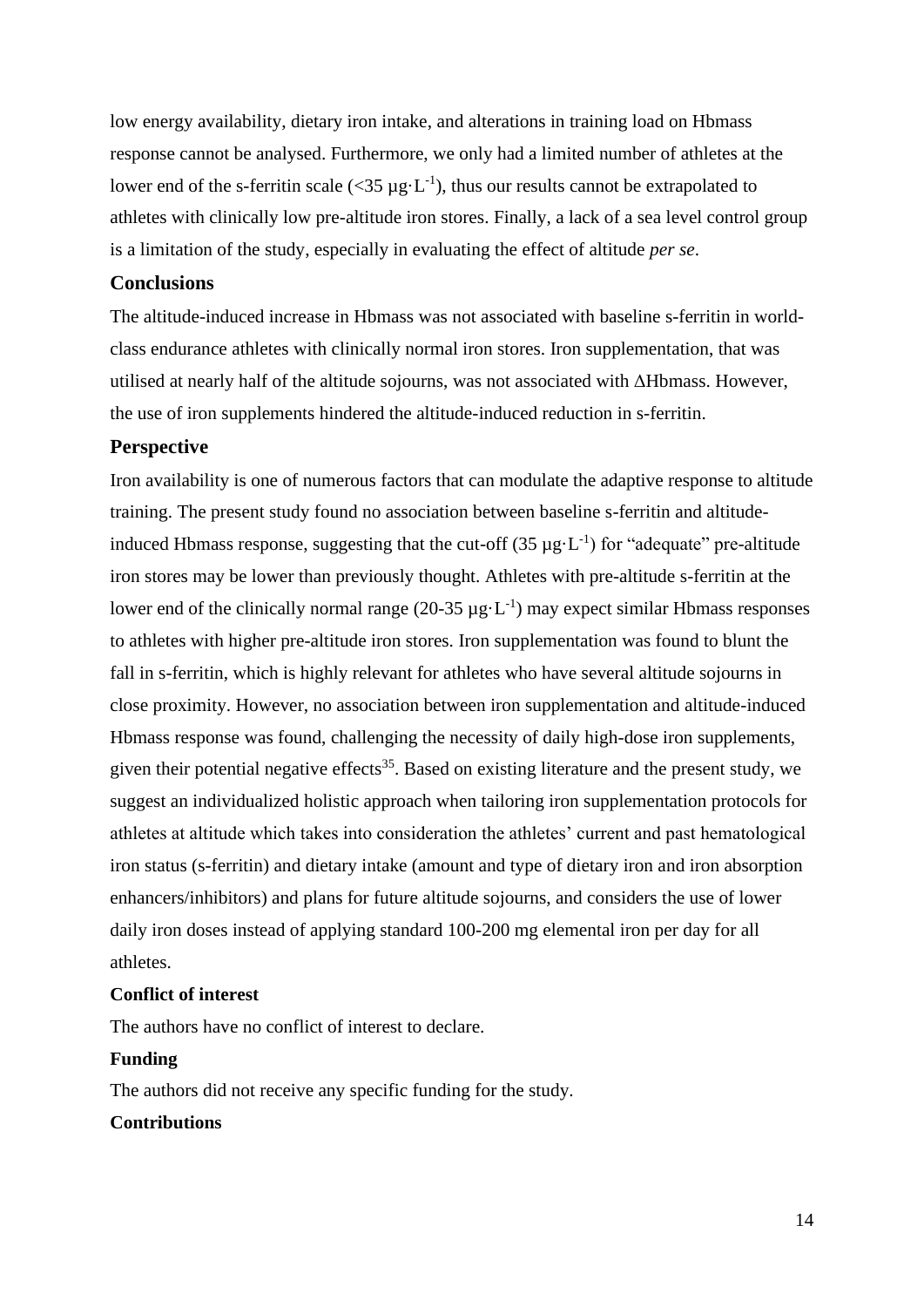The study was conceived by AEKM, and the data was collected by AEKM, IS, ØS and GP. AEKM and ØS performed statistical analysis and AEKM, IS, ØS, JS and GP interpreted the results. AEK and GP wrote the manuscript, and all co-authors commented and approved the final version of it.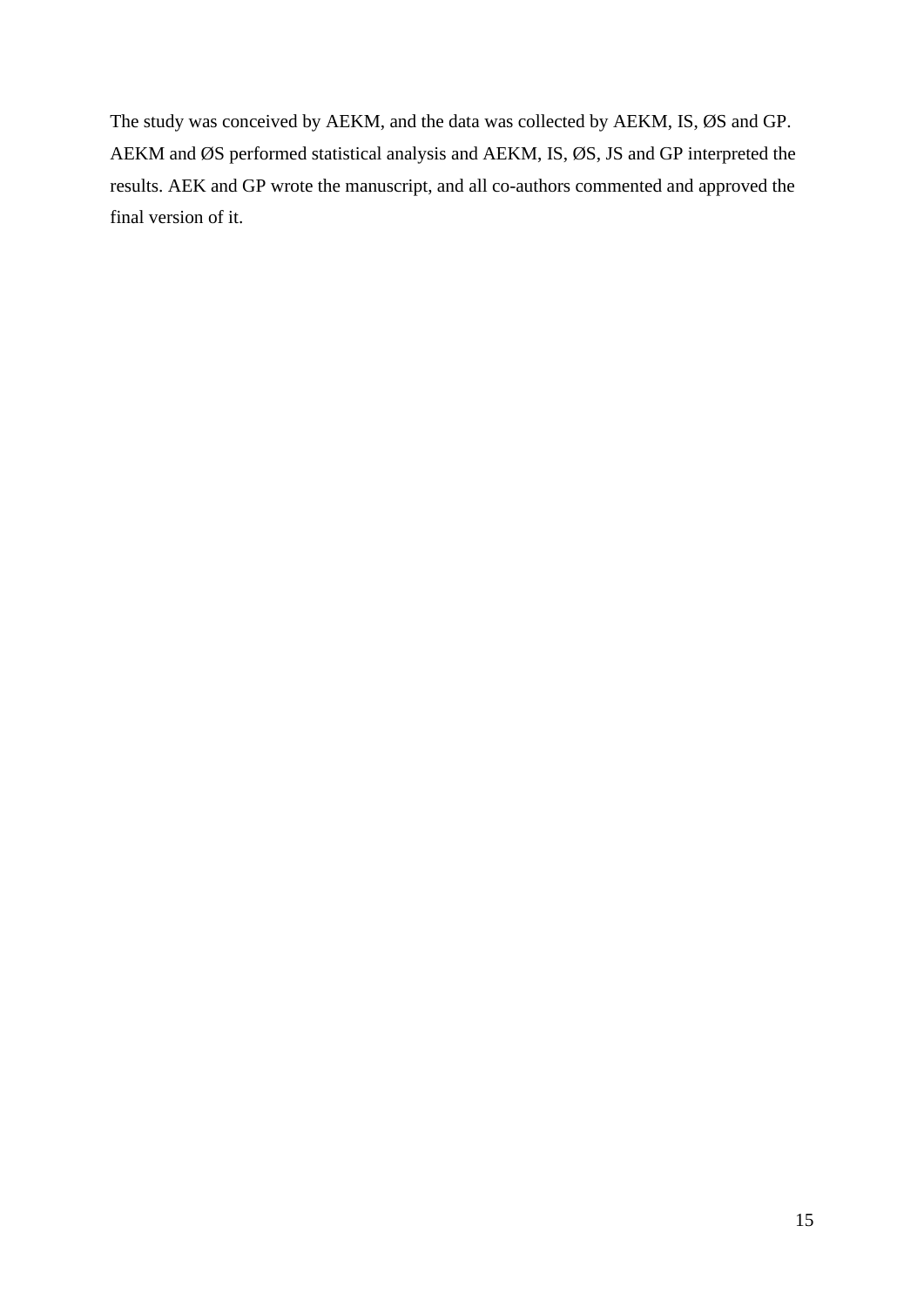# **References**

- 1. Mujika I, Sharma AP, Stellingwerff T. Contemporary Periodization of Altitude Training for Elite Endurance Athletes: A Narrative Review. *Sports Med.* 2019;49(11):1651-1669.
- 2. Nummela A, Eronen T, Koponen A, Tikkanen H, Peltonen J. Variability in hemoglobin mass response to altitude training camps. *Scand J Med Sci Sports.* 2020.
- 3. Stellingwerff T, Peeling P, Garvican-Lewis LA, et al. Nutrition and Altitude: Strategies to Enhance Adaptation, Improve Performance and Maintain Health: A Narrative Review. *Sports Med.* 2019;49(Suppl 2):169-184.
- 4. al-Momen AK, al-Meshari A, al-Nuaim L, et al. Intravenous iron sucrose complex in the treatment of iron deficiency anemia during pregnancy. *Eur J Obstet Gynecol Reprod Biol.*  1996;69(2):121-124.
- 5. Reynafarje C, Lozano R, Valdivieso J. The polycythemia of high altitudes: iron metabolism and related aspects. *Blood.* 1959;14(4):433-455.
- 6. Garvican LA, Saunders PU, Cardoso T, et al. Intravenous iron supplementation in distance runners with low or suboptimal ferritin. *Med Sci Sports Exerc.* 2014;46(2):376-385.
- 7. Bonovas S, Fiorino G, Allocca M, et al. Intravenous Versus Oral Iron for the Treatment of Anemia in Inflammatory Bowel Disease: A Systematic Review and Meta-Analysis of Randomized Controlled Trials. *Medicine (Baltimore).* 2016;95(2):e2308.
- 8. Garvican-Lewis LA, Vuong VL, Govus AD, et al. Intravenous Iron Does Not Augment the Hemoglobin Mass Response to Simulated Hypoxia. *Med Sci Sports Exerc.* 2018;50(8):1669- 1678.
- 9. Koivisto AE, Paulsen G, Paur I, et al. Antioxidant-rich foods and response to altitude training: A randomized controlled trial in elite endurance athletes. *Scand J Med Sci Sports.*  2018;28(9):1982-1995.
- 10. Hurrell R, Egli I. Iron bioavailability and dietary reference values. *Am J Clin Nutr.*  2010;91(5):1461S-1467S.
- 11. Wardenaar F, Brinkmans N, Ceelen I, et al. Micronutrient Intakes in 553 Dutch Elite and Sub-Elite Athletes: Prevalence of Low and High Intakes in Users and Non-Users of Nutritional Supplements. *Nutrients.* 2017;9(2).
- 12. Nemeth E, Ganz T. Regulation of iron metabolism by hepcidin. *Annu Rev Nutr.* 2006;26:323- 342.
- 13. Leung PS, Srai SK, Mascarenhas M, Churchill LJ, Debnam ES. Increased duodenal iron uptake and transfer in a rat model of chronic hypoxia is accompanied by reduced hepcidin expression. *Gut.* 2005;54(10):1391-1395.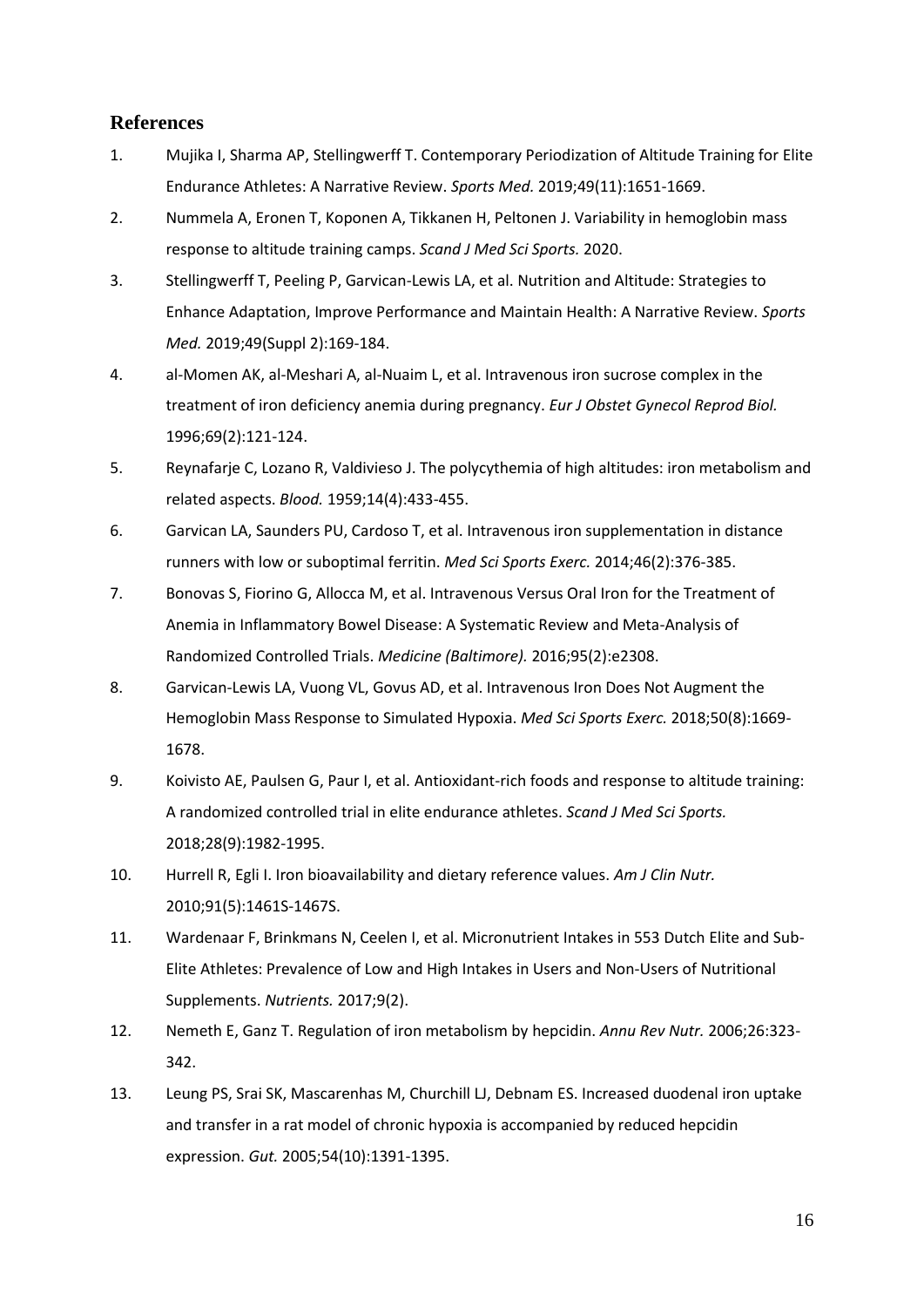- 14. Koivisto-Mørk AE, Paur I, Paulsen G, et al. Dietary Adjustments to Altitude Training in Elite Endurance Athletes; Impact of a Randomized Clinical Trial With Antioxidant-Rich Foods. *Frontiers in Sports and Active Living.* 2020;2(106).
- 15. Wachsmuth NB, Volzke C, Prommer N, et al. The effects of classic altitude training on hemoglobin mass in swimmers. *Eur J Appl Physiol.* 2013;113(5):1199-1211.
- 16. Heinicke K, Heinicke I, Schmidt W, Wolfarth B. A three-week traditional altitude training increases hemoglobin mass and red cell volume in elite biathlon athletes. *Int J Sports Med.*  2005;26(5):350-355.
- 17. Garvican-Lewis LA, Govus AD, Peeling P, Abbiss CR, Gore CJ. Iron Supplementation and Altitude: Decision Making Using a Regression Tree. *J Sports Sci Med.* 2016;15(1):204-205.
- 18. Okazaki K, Stray-Gundersen J, Chapman RF, Levine BD. Iron insufficiency diminishes the erythropoietic response to moderate altitude exposure. *J Appl Physiol (1985).*  2019;127(6):1569-1578.
- 19. Sim M, Garvican-Lewis LA, Cox GR, et al. Iron considerations for the athlete: a narrative review. *Eur J Appl Physiol.* 2019;119(7):1463-1478.
- 20. Hall R, Peeling P, Nemeth E, Bergland D, McCluskey WTP, Stellingwerff T. Single versus Split Dose of Iron Optimizes Haemoglobin Mass Gains at 2106 m Altitude. *Med Sci Sports Exerc.*  2018.
- 21. Schmidt W, Prommer N. The optimised CO-rebreathing method: a new tool to determine total haemoglobin mass routinely. *Eur J Appl Physiol.* 2005;95(5-6):486-495.
- 22. Skattebo O, Bjerring AW, Auensen M, et al. Blood volume expansion does not explain the increase in peak oxygen uptake induced by 10 weeks of endurance training. *Eur J Appl Physiol.* 2020;120(5):985-999.
- 23. Siebenmann C, Keiser S, Robach P, Lundby C. CORP: The assessment of total hemoglobin mass by carbon monoxide rebreathing. *J Appl Physiol (1985).* 2017;123(3):645-654.
- 24. Prommer N, Thoma S, Quecke L, et al. Total hemoglobin mass and blood volume of elite Kenyan runners. *Med Sci Sports Exerc.* 2010;42(4):791-797.
- 25. Hopkins WG. How to Interpret Changes in an Athletic Performance Test. *Sportscience.*  2004;8:1-7.
- 26. Govus AD, Garvican-Lewis LA, Abbiss CR, Peeling P, Gore CJ. Pre-Altitude Serum Ferritin Levels and Daily Oral Iron Supplement Dose Mediate Iron Parameter and Hemoglobin Mass Responses to Altitude Exposure. *PLoS One.* 2015;10(8):e0135120.
- 27. Hauser A, Troesch S, Steiner T, et al. Do male athletes with already high initial haemoglobin mass benefit from 'live high-train low' altitude training? *Exp Physiol.* 2018;103(1):68-76.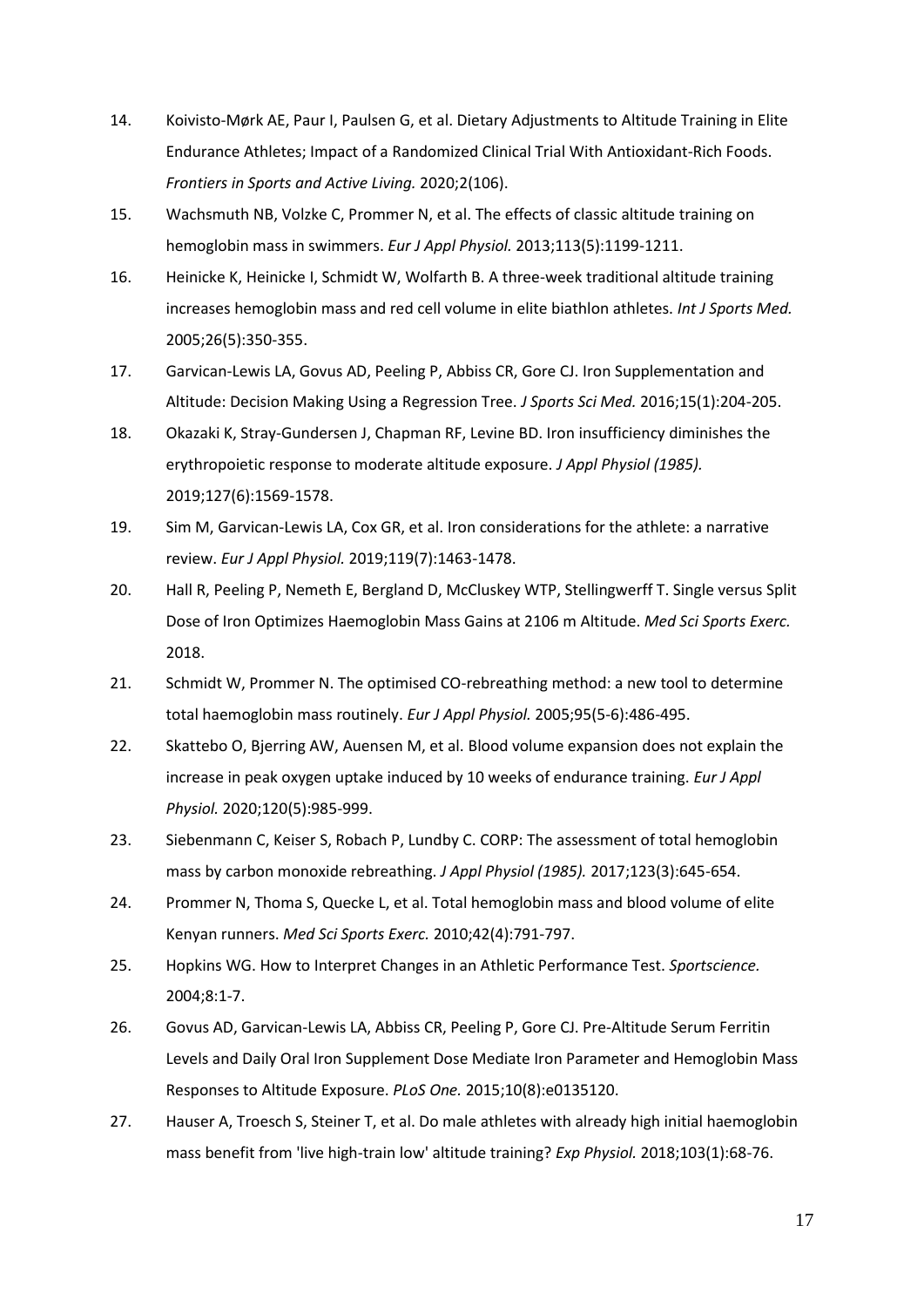- 28. Ryan BJ, Wachsmuth NB, Schmidt WF, et al. AltitudeOmics: rapid hemoglobin mass alterations with early acclimatization to and de-acclimatization from 5260 m in healthy humans. *PLoS One.* 2014;9(10):e108788.
- 29. Heikura IA, Burke LM, Bergland D, Uusitalo ALT, Mero AA, Stellingwerff T. Impact of Energy Availability, Health, and Sex on Hemoglobin-Mass Responses Following Live-High-Train-High Altitude Training in Elite Female and Male Distance Athletes. *Int J Sports Physiol Perform.*  2018;13(8):1090-1096.
- 30. Stray-Gundersen J, Alexander AC, Hochstein A, deLemos D, Levine BD. Failure of red cell volume to increase to altitude exposure in iron deficient runners. *Medicine and science in sports and exercise.* 1992;24:S90.
- 31. Moretti D, Goede JS, Zeder C, et al. Oral iron supplements increase hepcidin and decrease iron absorption from daily or twice-daily doses in iron-depleted young women. *Blood.*  2015;126(17):1981-1989.
- 32. Muckenthaler MU, Mairbaurl H, Gassmann M. Iron metabolism in high-altitude residents. *J Appl Physiol (1985).* 2020;129(4):920-925.
- 33. Constantini K, Wilhite DP, Chapman RF. A Clinician Guide to Altitude Training for Optimal Endurance Exercise Performance at Sea Level. *High Alt Med Biol.* 2017;18(2):93-101.
- 34. Bergeron MF, Bahr R, Bartsch P, et al. International Olympic Committee consensus statement on thermoregulatory and altitude challenges for high-level athletes. *Br J Sports Med.*  2012;46(11):770-779.
- 35. Pedlar CR, Brugnara C, Bruinvels G, Burden R. Iron balance and iron supplementation for the female athlete: A practical approach. *Eur J Sport Sci.* 2018;18(2):295-305.
- 36. Friedmann B, Jost J, Rating T, et al. Effects of iron supplementation on total body hemoglobin during endurance training at moderate altitude. *Int J Sports Med.* 1999;20(2):78-85.
- 37. Brugniaux JV, Schmitt L, Robach P, et al. Eighteen days of "living high, training low" stimulate erythropoiesis and enhance aerobic performance in elite middle-distance runners. *J Appl Physiol (1985).* 2006;100(1):203-211.
- 38. Fisher AE, Naughton DP. Iron supplements: the quick fix with long-term consequences. *Nutr J.* 2004;3:2.
- 39. Rasmussen P, Siebenmann C, Diaz V, Lundby C. Red cell volume expansion at altitude: a meta-analysis and Monte Carlo simulation. *Med Sci Sports Exerc.* 2013;45(9):1767-1772.
- 40. Robach P, Lundby C. Is live high-train low altitude training relevant for elite athletes with already high total hemoglobin mass? *Scand J Med Sci Sports.* 2012;22(3):303-305.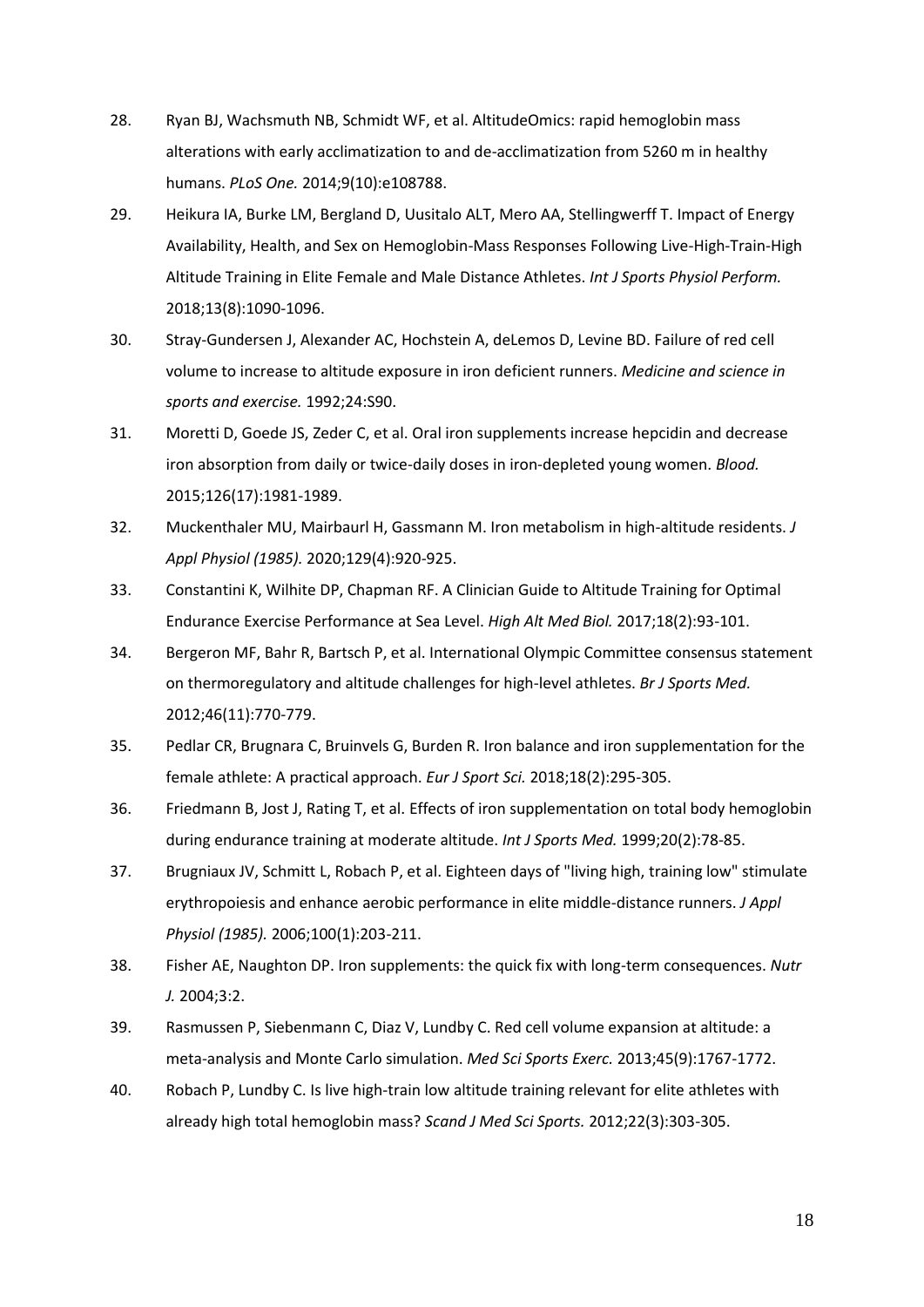- 41. Millet GP, Chapman RF, Girard O, Brocherie F. Is live high-train low altitude training relevant for elite athletes? Flawed analysis from inaccurate data. *Br J Sports Med.* 2019;53(15):923- 925.
- 42. Gore CJ, Hahn A, Rice A, et al. Altitude training at 2690m does not increase total haemoglobin mass or sea level VO2max in world champion track cyclists. *J Sci Med Sport.*  1998;1(3):156-170.
- 43. Oduro KA, Jr., Liu F, Tan Q, et al. Myeloid skewing in murine autoimmune arthritis occurs in hematopoietic stem and primitive progenitor cells. *Blood.* 2012;120(11):2203-2213.
- 44. Gassmann M, Muckenthaler MU. Adaptation of iron requirement to hypoxic conditions at high altitude. *J Appl Physiol (1985).* 2015;119(12):1432-1440.
- 45. Peeling P, Sim M, Badenhorst CE, et al. Iron status and the acute post-exercise hepcidin response in athletes. *PLoS One.* 2014;9(3):e93002.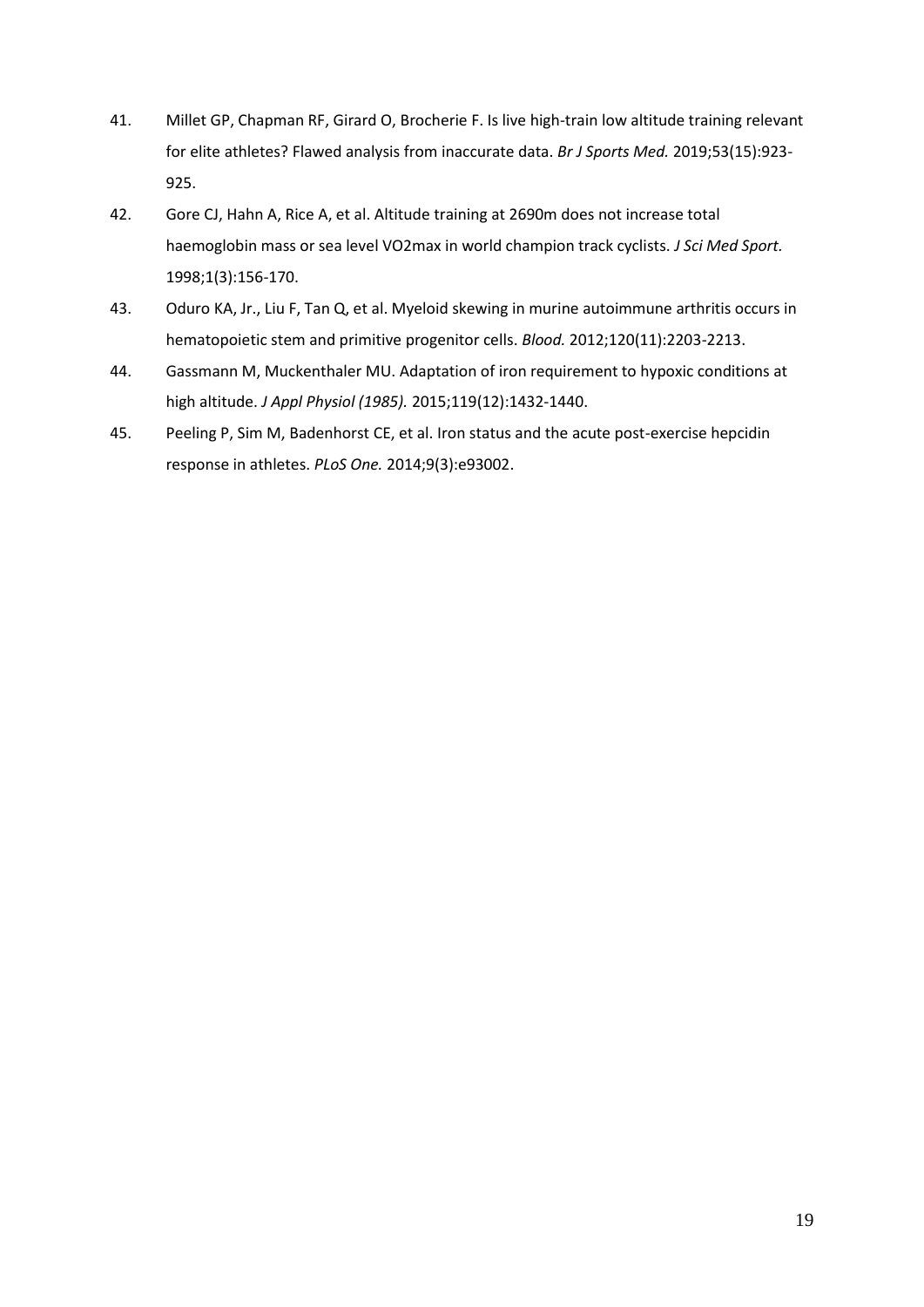|  |  |  | Table 1. Description of the study subjects. |  |  |  |  |  |
|--|--|--|---------------------------------------------|--|--|--|--|--|
|--|--|--|---------------------------------------------|--|--|--|--|--|

|                                                                 | All             |
|-----------------------------------------------------------------|-----------------|
|                                                                 | $(n=66)$        |
| Age (yrs)                                                       | $24 \pm 5$      |
| Weight (kg)                                                     | $75.2 \pm 11.6$ |
| $VO2max$ (mL·kg <sup>-1</sup> ·min <sup>-1</sup> ) <sup>1</sup> |                 |
| Males                                                           | $75.9 \pm 7.6$  |
| Females                                                         | $71.5 \pm 7.0$  |
| $VO_{2max} (L·min-1)1$                                          |                 |
| Males                                                           | $6.2 \pm 0.6$   |
| Females                                                         | $4.2 \pm 0.7$   |
| <b>Sports</b>                                                   |                 |
| Cross-country skiing                                            | 18 (27 %)       |
| Swimming                                                        | 15 (23 %)       |
| Rowing                                                          | 14 (21 %)       |
| Kayaking                                                        | 6(9%)           |
| Triathlon                                                       | 5(8%)           |
| Nordic combined                                                 | 3(5%)           |
| Road cycling                                                    | 3(4%)           |
| <i>Athletics</i>                                                | 2(3%)           |
| Sex                                                             |                 |
| Males                                                           | 41 (62 %)       |
| Females                                                         | 25 (38 %)       |
| Able-bodied/disabled athletes                                   |                 |
| Able-bodied athletes                                            | 62 (94%)        |
| Athletes with disability                                        | 4(6%)           |
| Olympian                                                        |                 |
| Yes                                                             | 22 (33 %)       |
| No                                                              | 44 (67 %)       |
| Medalist in Olympic Games                                       |                 |
| or World Championships                                          |                 |
| Yes                                                             | 23 (35 %)       |
| No                                                              | 43 (65 %)       |
|                                                                 |                 |

*Values are presented as mean ± SD or count (%).*

*1 n=47, excludes swimmers since we don't have* 

*VO2max data on them*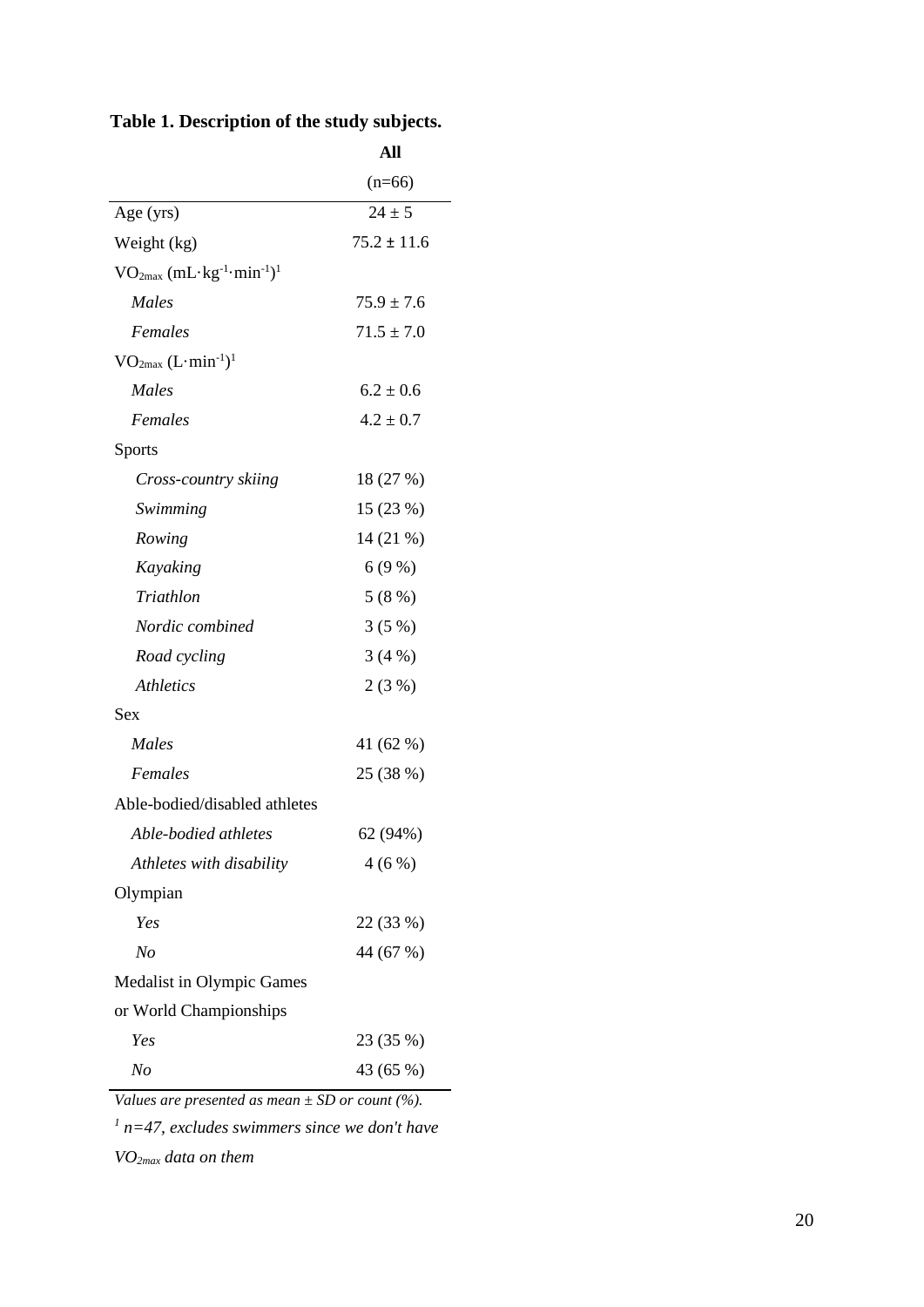**Table 2. Hemoglobin mass, s-ferritin and hemoglobin concentration in all, females and males before (Pre-altitude) and after (Postaltitude) the training sojourns.**

|                        |                | All            |                |               |                | Males <sup>1</sup>       |              |                | Females <sup>2</sup> |                | <b>Between</b> |                  |
|------------------------|----------------|----------------|----------------|---------------|----------------|--------------------------|--------------|----------------|----------------------|----------------|----------------|------------------|
| $(n = 107)$            |                |                |                | $(n = 75)$    |                |                          |              | $(n = 33)$     |                      | sex            |                |                  |
|                        | Pre-           | Post-          |                |               | Pre-           | Post-                    |              | Pre-           | Post-                |                |                |                  |
|                        | altitude       | altitude       | $p_{paired}$   | ES            | altitude       | altitude                 | $p_{paired}$ | altitude       | altitude             | $p_{paired}$   | $p_{change}$   | ES               |
| <b>Hbmass</b>          |                |                |                |               |                |                          |              |                |                      |                |                |                  |
| (g)                    | $1023 \pm 220$ | $1059 \pm 221$ | $< 0.001$ **   | 0.9           | $1140 \pm 141$ | $1181 \pm 126$ < 0.001** |              | $754 \pm 105$  | $778 \pm 109$        | $< 0.001**$    | $0.029*$       | 0.5              |
| <b>Relative Hbmass</b> |                |                | $<0.001**$ 0.9 |               |                |                          |              |                |                      |                |                |                  |
| $(g \cdot kg^{-1}BW)$  | $13.2 \pm 1.5$ | $13.7 \pm 1.4$ |                |               | $13.8 \pm 1.2$ | $14.3 \pm 1.1$           | $< 0.001$ ** | $11.7 \pm 1.2$ | $12.2 \pm 1.1$       | $\leq 0.001**$ | 0.700          | $0.0\,$          |
| s-ferritin             |                |                |                |               |                |                          |              |                |                      |                |                |                  |
| $(\mu g \cdot L^{-1})$ | 83 (305)       | 65(277)        | $0.001*$       | $0.5^{\rm r}$ | 102(305)       | 73(275)                  | $< 0.001$ ** | 49 (99)        | 40 (137)             | 0.972          | 0.724          | 0.8 <sup>r</sup> |
| [Hb]                   |                |                |                |               |                |                          |              |                |                      |                |                |                  |
| $(g \cdot dL^{-1})$    | $14.7 \pm 1.0$ | $15.7 \pm 1.0$ | $< 0.001**$    | 1.0           | $15.1 \pm 0.7$ | $15.9 \pm 0.8$           | $< 0.001$ ** | $13.6 \pm 0.7$ | $14.5 \pm 0.6$       | $0.001*$       | 0.866          | 0.1              |
|                        |                |                |                |               |                |                          |              |                |                      |                |                |                  |

*Values are presented as mean ± SD or median (range) for non-normally distributed data.*

*<sup>1</sup>All recorded observations for each individual, including eighteen male athletes with more than one altitude sojourn.*

*<sup>2</sup>All recorded observations for each individual, including four female athletes with more than one altitude sojourn.*

*The p-value, ppaired is obtained from comparing the change from Pre-altitude to Post-altitude within the groups using paired t-test or Wilcoxon tests depending on the normality of the data.*

*The p-value, pchange is obtained from comparing the change (from Pre-altitude to Altitude) between the sex using t-test or Wilcoxon-MW tests depending on the normality of the data.*

*\* p-value < 0.05, \*\* p-value < 0.001. ES=effect size expressed as Cohen´s (d) for parametric tests or Rosenthals (r) for non-parametric tests.*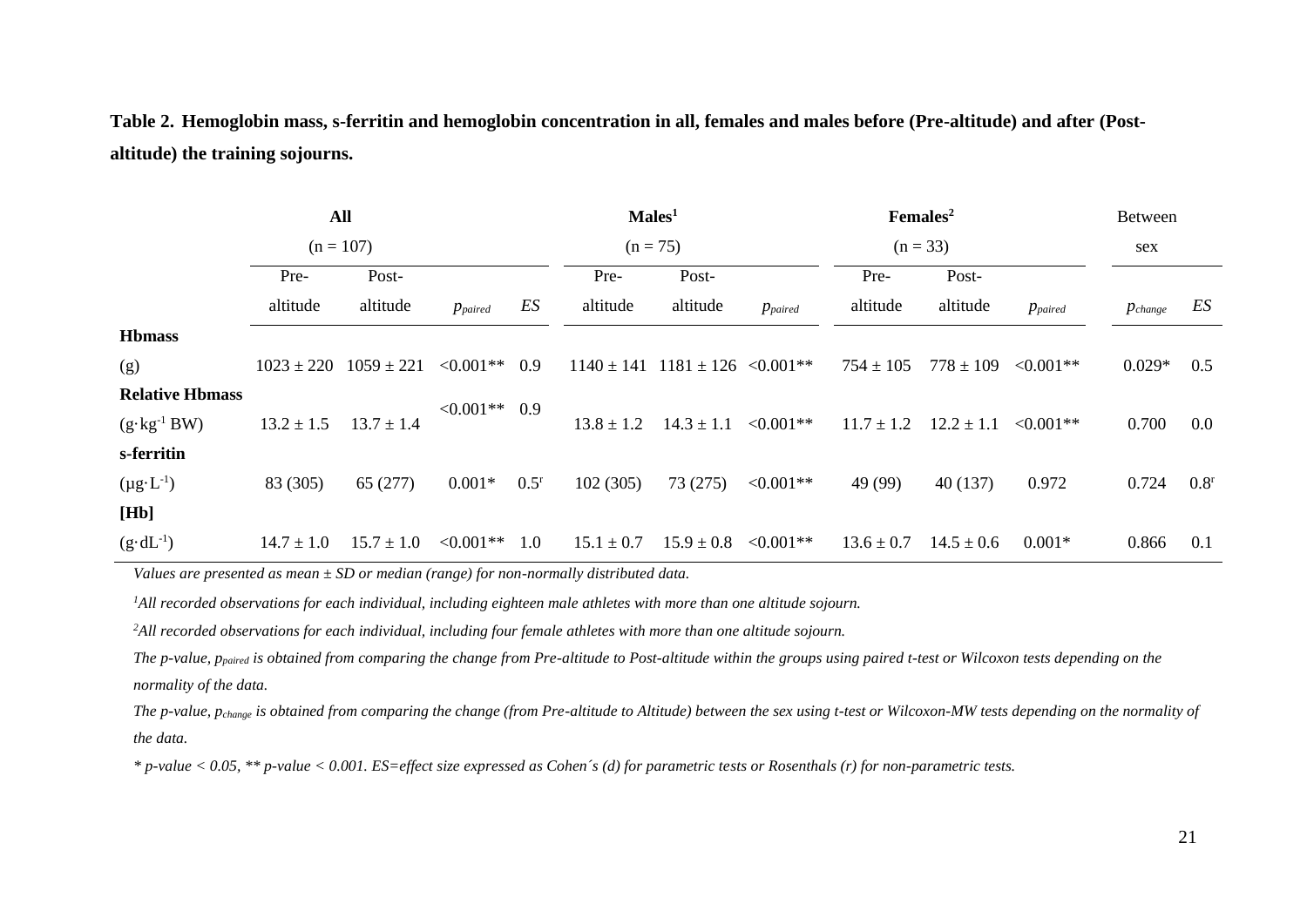|                                |                                                       | $\Delta$ Hbmass (%) |                           |  |  |
|--------------------------------|-------------------------------------------------------|---------------------|---------------------------|--|--|
|                                | <b>Pre-altitude ferritin</b> Use of iron supplements  | <b>Estimate</b>     | 95% CI                    |  |  |
| Low                            | No.                                                   | 3.8                 | $(1.0 \text{ to } 6.7)$   |  |  |
| $(\leq 35 \mu g \cdot L^{-1})$ | <b>Yes</b>                                            | 5.1                 | $(2.5 \text{ to } 7.7)$   |  |  |
| <b>Moderate/High</b>           | No                                                    | 4.1                 | $(3.3 \text{ to } 5.0)$   |  |  |
| $(> 35 \mu g \cdot L^{-1})$    | <b>Yes</b>                                            | 4.1                 | $(3.0 \text{ to } 5.3)$   |  |  |
| <b>Modifying factors</b>       | Hypoxic dose $(+100 \text{ km} \cdot \text{hrs})$     | 0.4                 | $(0.1 \text{ to } 0.7)$   |  |  |
|                                | Baseline Hbmass $(+1 \text{ g} \cdot \text{kg}^{-1})$ | $-1.0$              | $(-1.6 \text{ to } -0.5)$ |  |  |
|                                | Illness during the altitude sojourn                   | $-5.7$              | $(-8.3 \text{ to } -3.1)$ |  |  |

**Table 3. Estimated marginal means with 95% confidence intervals (CI) for the changes in Hbmass (ΔHbmass %).**

*Linear mixed model with the log-transformed change in Hbmass as the dependent variable and hypoxic dose (numeric linear), baseline relative Hbmass (the difference from the sex-specific mean; numeric linear), health status (2 categories) and the interaction between pre-altitude s-ferritin (2 categories) and iron supplementation (2 categories) as fixed effects. A repeated statement specified for subject ID and the numeric time of the altitude sojourn was used to account for within-subject correlated errors. The estimates are calculated at mean hypoxic dose (1049 km·hrs), mean relative Hbmass (11.9 and 13.8 g·kg-1 body weight for females and males, respectively) and with no experienced illness during the altitude sojourn. The effects were backtransformed and expressed as percentages. The model (n=102) excludes five altitude sojourns because of missing pre-altitude s-ferritin values.*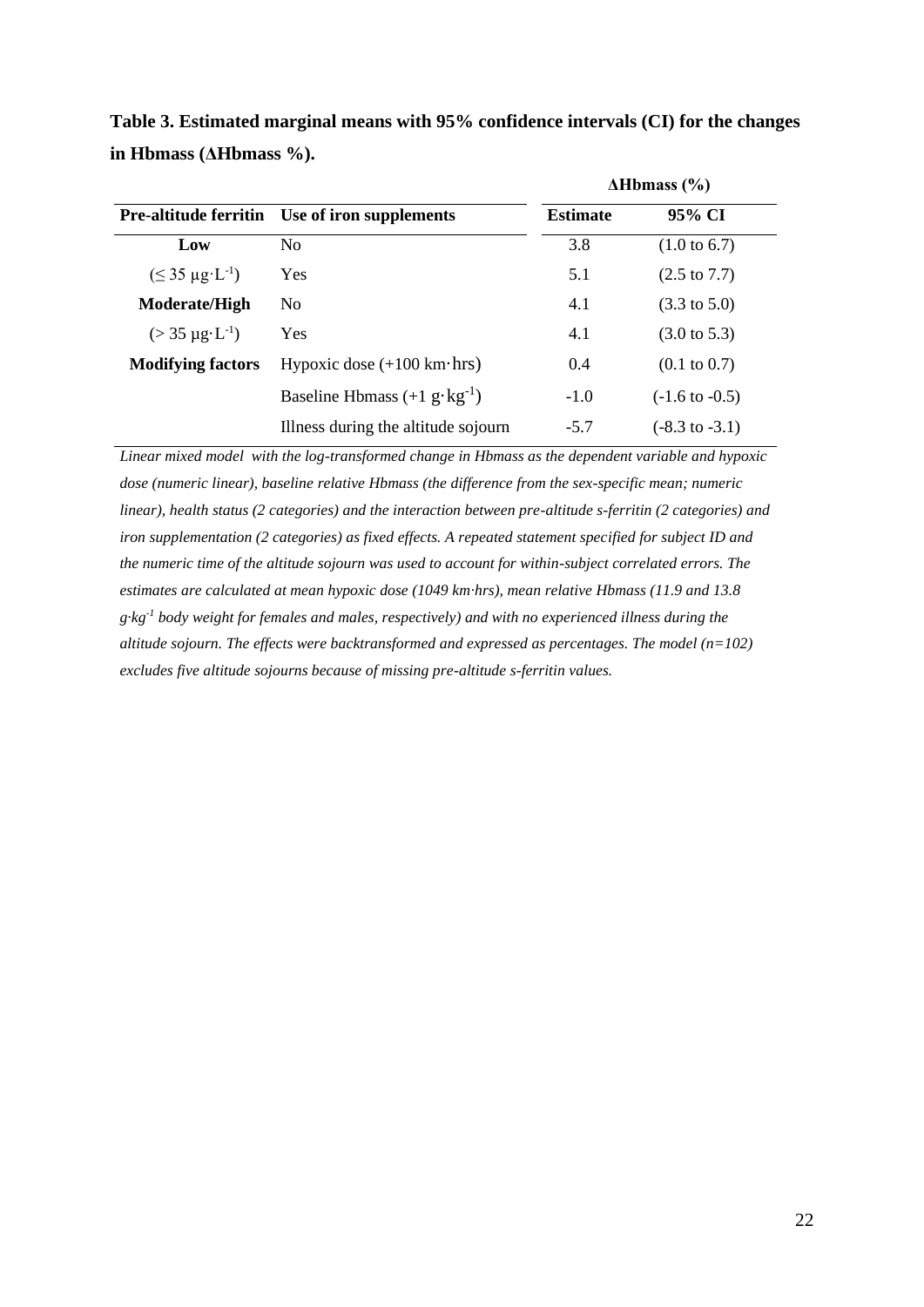**Figure legends**



*Fig 1***. Regression line with 95% confidence intervals for the association between change in Hbmass (g·kg-1 body weight) following altitude sojourns and pre-altitude Hbmass (g·kg-1 body weight) (A) and change in Hbmass (%) and the hypoxic dose (km·hrs) (B).** Closed circles represent males and open circles represent females (A).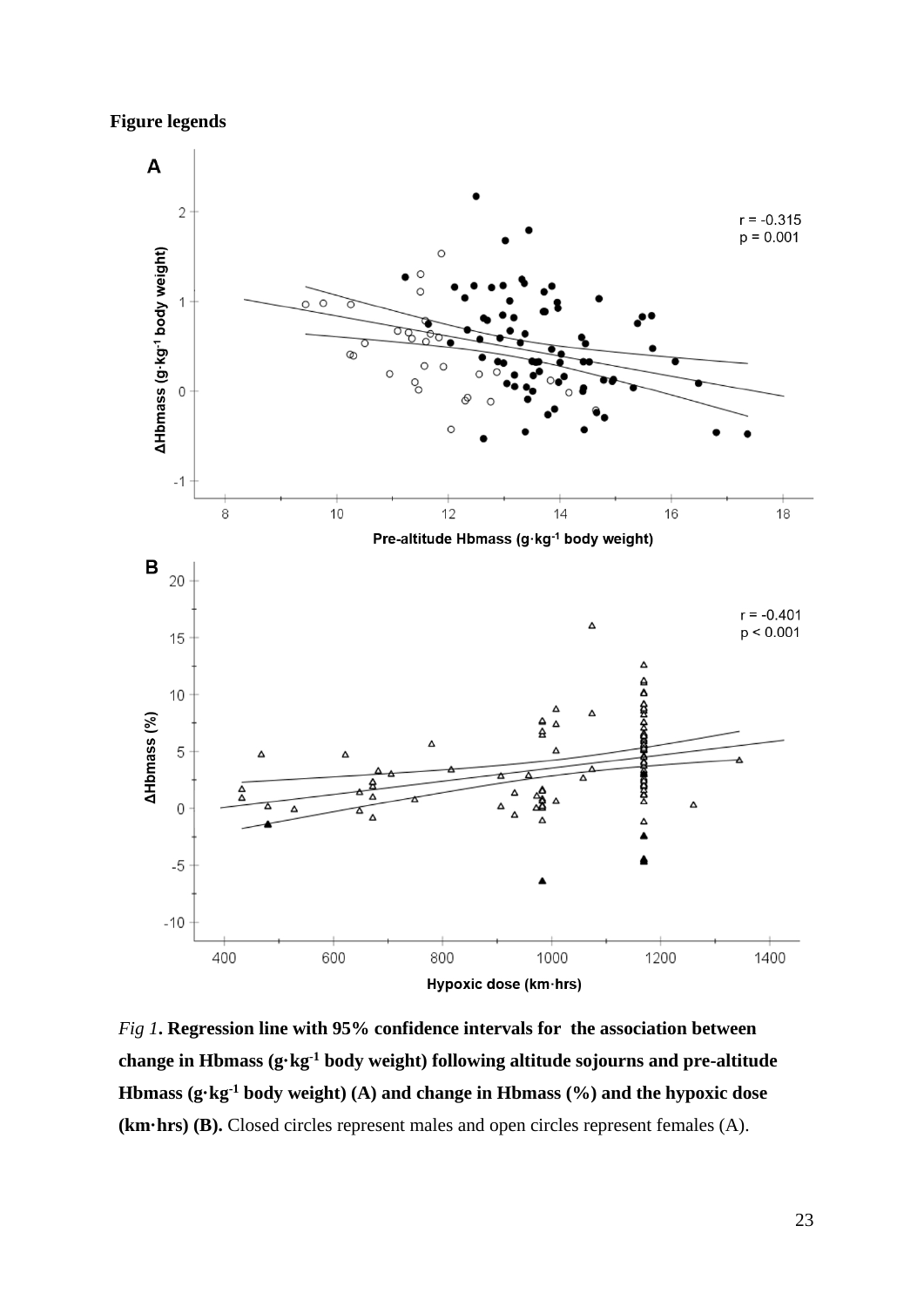Closed triangles represent subjects with illness and open triangles without illness at altitude (B). P-value is obtained for Pearson correlation coefficient.



*Fig 2***. Change in Hbmass (%) following altitude sojourns with three iron**   $supplementation categories at altitude (none,  $\leq$  50mg/day or  $<$ 50 mg day<sup>-1</sup>) (A), and$ **commenced with <35, 36-50, 51-100 or >100**  $\mu$ **g·L<sup>-1</sup> in s-ferritin (B). The boxplots**